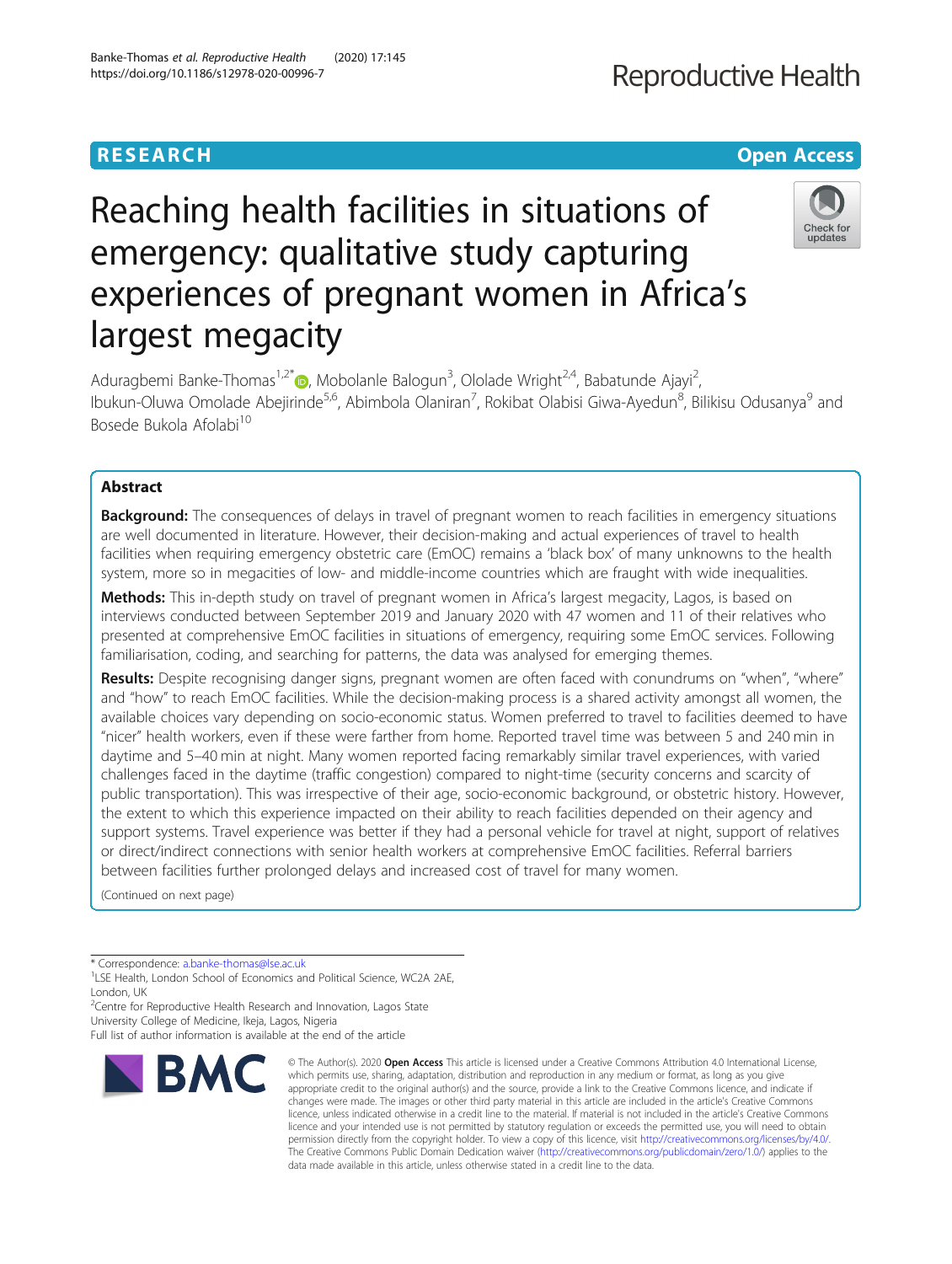## (Continued from previous page)

**Conclusion:** If the goal, to leave no one behind, remains a priority, in addition to other health systems strengthening interventions, referral systems need to be improved. Advocacy on policies to encourage women to utilise nearby functional facilities when in situations of emergency and private sector partnerships should be explored.

**Keywords:** Nigeria, Africa, Megacity, Emergency obstetric care, Travel, Urbanisation

#### Plain English summary

Many pregnant women in sub-Saharan Africa experience huge challenges in accessing critical maternal health services when in situations of emergency. The challenges of accessing these critical services, otherwise known as emergency obstetric care, is even greater in highly populated cities like Lagos. In this study, we interviewed 47 pregnant women who presented at public hospitals in emergency situations, and 11 of their relatives, to understand their decision-making processes and experiences in such situations.

We found that pregnant women mostly recognise pregnancy danger signs. However, they are often faced with conundrums on "when", "where" and "how" to reach the hospital in an emergency. While the decisionmaking process is a shared activity amongst all women, the available options vary depending on their socioeconomic status. Women preferred to travel to facilities deemed to have "nicer" health workers, even if these were farther from home. Reported travel time varied in daytime and at night. Many women reported facing remarkably similar travel experiences, with varied challenges faced in the daytime (traffic congestion) compared to night-time (security concerns and scarcity of public transportation). However, the extent to which this experience impacted on their ability to reach facilities depended on their capacity to make their own choices and support systems around them. Referral barriers between facilities further prolonged delays and increased cost of travel for many women.

We concluded that reaching hospitals in emergency situations should not be left to chance. Deliberate efforts to empower women and strengthen hospital referrals will make a difference.

## Background

Despite a 29% reduction in global maternal deaths from 1990 to 2015, maternal mortality remains a global health challenge, with about 280,000 women dying every year due to complications of pregnancy and childbirth [\[1](#page-12-0)]. Ninety-nine percent of all maternal deaths occur in lowand middle-income countries (LMICs), with sub-Saharan Africa (SSA) accounting for 66% of these deaths (200,000) [[1\]](#page-12-0). Nigeria alone contributes 33% of the maternal deaths (65,000) in SSA [\[1\]](#page-12-0) despite accounting for only 18% of the region population [[2](#page-12-0)]. Evidence suggests that emergency obstetric care (EmOC) provided by skilled health personnel reduces maternal mortality by as much as 50% and stillbirths by 45–75% [\[3](#page-12-0)]. EmOC, as described by the World Health Organization, is a care package made up of nine clinical and surgical interventions. Seven of these nine interventions comprising the administration of parenteral antibiotics, uterotonic drugs, parenteral anticonvulsants, manual removal of placenta, removal of retained products of conception, assisted vaginal delivery and neonatal resuscitation are classified as basic emergency obstetric care (BEmOC). In addition to BEmOC services, blood transfusion and caesarean section make up compre-hensive emergency obstetric care (CEmOC) [\[4](#page-12-0)] (Fig. [1\)](#page-2-0).

Delays in decision-making to seek care (first delay), travel to reach health facilities (second delay), and provision of appropriate care upon arrival at the facility (third delay) impede EmOC access and have long been associated with increased risk for maternal deaths [\[5](#page-12-0)]. This three-delay model, as it is commonly referred to, has been useful in supporting the identification of context-specific challenges that women face in accessing EmOC  $[6]$  $[6]$ ; however, it has also been critiqued for its simplicity [[7\]](#page-13-0). Across the three delays, LMIC health systems have opportunities to interact directly with women requiring EmOC during the first and third delay phases. For example, skilled health personnel can leverage antenatal clinic attendance and community outreaches to encourage women to seek facility-based delivery in an emergency  $[8-10]$  $[8-10]$  $[8-10]$ , thereby forestalling the first delay. In addition, they can provide the care that the women require on arrival at health facilities in a timely fashion [[3,](#page-12-0) [11](#page-13-0)], which reduces the third delay. However, the travel trajectory between home and facility is a 'black box' in many LMIC health systems, as women are on their own or with their relatives, and expected to find their way to health facilities in emergency situations [[12\]](#page-13-0). Ultimately, how quickly a pregnant woman in an emergency situation can arrive at a hospital has huge implications for timeliness of service delivery and ultimately on outcomes for her and her unborn child [[13\]](#page-13-0).

Pregnant women in emergency situations may experience a complicated travel path to reach health facilities [[14\]](#page-13-0). This journey can be even more complicated in a megacity - defined as a metropolitan area with a population of more than 10 million people [[15\]](#page-13-0). Megacities are fraught with increasing socio-economic vulnerability due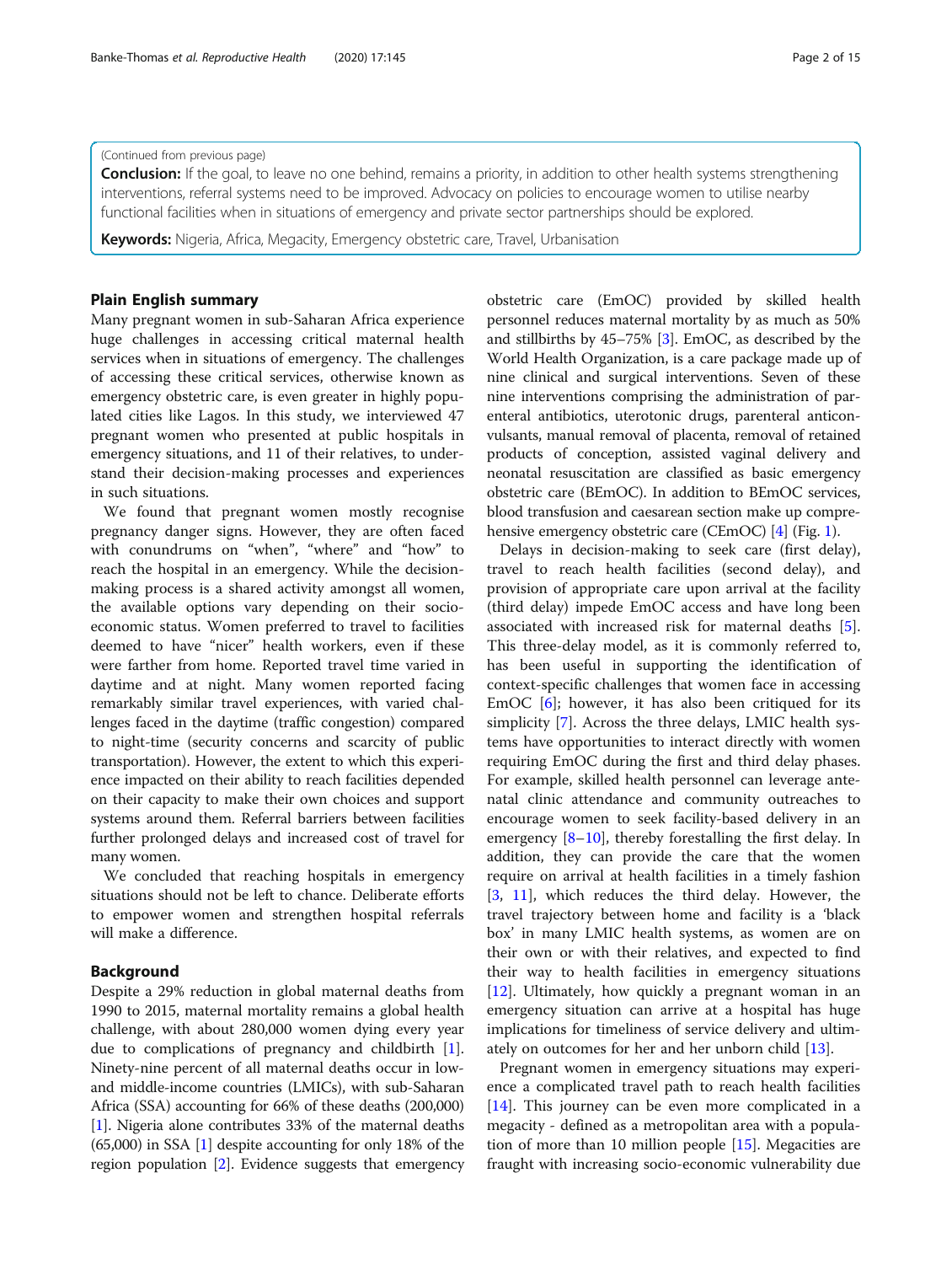<span id="page-2-0"></span>Banke-Thomas et al. Reproductive Health (2020) 17:145 Page 3 of 15



to mounting poverty, socio-spatial, political and institutional fragmentation and often extreme forms of segregation, disparities, and violence  $[16, 17]$  $[16, 17]$  $[16, 17]$  $[16, 17]$ . But even within megacities, wide inequalities warrant a need for further categorisation into slums and non-slum areas [[18\]](#page-13-0). In addition, varying geographical terrains, including land and water, pose different travel challenges and barriers to access for residents [[16\]](#page-13-0). These considerations point to the non-homogenous nature of megacities and with their rapid emergence in SSA and LMICs more broadly, the need to uncover what goes on during the second delay is more critical than ever.

In SSA, two cities - Kinshasa, Democratic Republic of Congo and Lagos, Nigeria have emerged as megacities with population estimates of 12 and 21 million respectively [[15](#page-13-0)]. However, according to a 2018 systematic review that looked at access and utilisation of EmOC at health facilities in SSA [[19\]](#page-13-0), no study has been conducted in Africa's megacities and those that have been done in urban settings, have either been quantitative studies or qualitative studies with health care providers. Only two studies recruited the women who actually travelled to the health facilities [[20](#page-13-0), [21\]](#page-13-0), and neither

captured experiences of women in reaching facilities nor did they explain their decision-making process in emergency situations. This paper attempts to fill this gap in the literature. Specifically, our objective was to describe in granular details the travel experiences of pregnant women in emergency situations in reaching health facilities within a megacity, using Lagos, Nigeria as a case study. It is expected that insights from this paper will be relevant for planning service delivery and policy initiatives in similar settings.

## Methods

## Setting

Lagos State is the economic nerve centre of Nigeria and arguably the most industrialised part of the country. It is divided into 20 Local Government Areas (LGA). The coastal state has a mix of remote and built-up areas, metropolis and slums, land and riverine areas with a variety of travel options including road, water and rail. The most popular mode of travel is by road.

As per the most recent National Demographic and Health Survey, in Lagos 77% of women deliver in health facilities [[22\]](#page-13-0). The state's estimated maternal mortality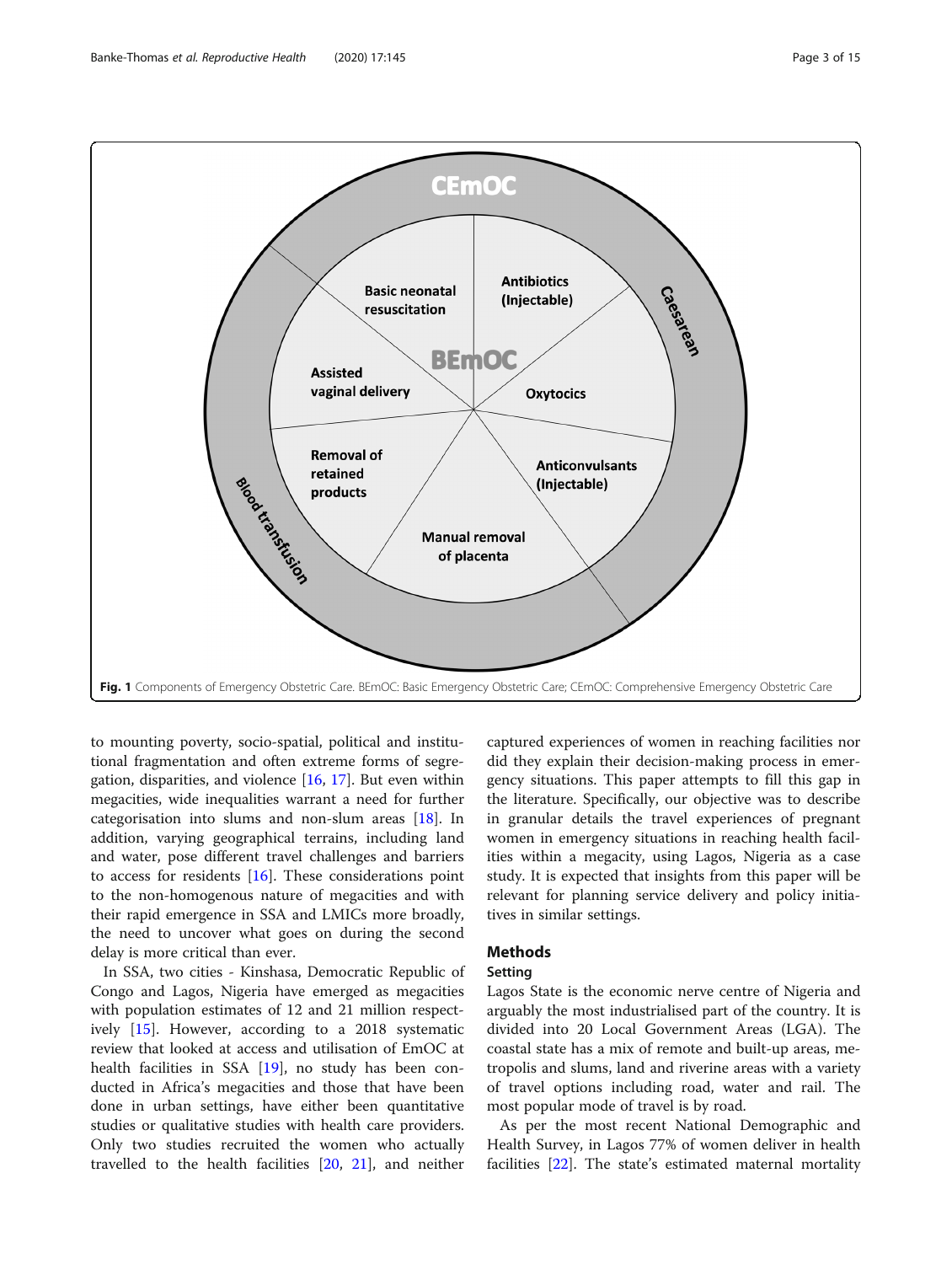ratio (MMR) is 450 (95% CI 360:530) per 100,000 live births [[23\]](#page-13-0), compared to the most recent national estimate of 512 maternal deaths per 100,000 live births [\[22\]](#page-13-0).

All 24 government-owned (state and federal) health facilities with capacity to provide CEmOC in Lagos were eligible to participate in this study (Fig. 2). We focused only on public sector CEmOC facilities, as they form the bedrock of universal health coverage in Africa [\[24](#page-13-0)]. Using criterion sampling [\[25](#page-13-0)], 16 of the 24 eligible facilities were purposefully selected for this study. Criteria upon which facilities were sampled included type of urban settlement where the facility is located (town/suburb/city) and type of urban residential area served (slum/ non-slum). This was done to ensure maximum variation of travel scenarios of women to facilities.

### Sampling and data collection

Women and their relatives, 18 years or older, were purposively and opportunistically sampled while ensuring heterogeneity of interviewees in order to guarantee variation of characteristics based on age, presenting complaint, parity and socio-economic status (SES). We verified these characteristics by reviewing case notes of the women along with the medical team before approaching them. We borrowed insights from studies conducted in Nigeria to classify women into low, medium or high SES, considering their level of education, employment status and family monthly income [\[26,](#page-13-0) [27\]](#page-13-0). Our sample's variability allowed for an examination of how these characteristics influence travel in emergency situations. Women were approached in the post-natal or recovery wards following permission of the medical team managing their care.

Five interviewers (AB-T, MB, BA, ROG-A, and BO), trained in qualitative research methods and able to communicate effectively in English and the local languages principally spoken in Lagos (Yoruba and Pidgin English), conducted the in-depth interviews (IDI). We employed IDIs for data collection as they are ideal for preserving confidentiality, especially for a sensitive and emotive issue as the one explored in our research and also allowed a robust exploration of each woman's experience [[28](#page-13-0)]. Data was collected between September 2019 and January 2020.

Semi-structured interview guides with open-ended questions developed originally in English, then translated to Yoruba and Pidgin English, and subsequently back translated, and tested with non-recruited respondents were used. Specifically, the guide explored issues around planning for travel in situations of emergency, decisionmaking in such situations, experiences of travel on the day of emergency, challenges and how they were dealt with as well as perceived impact of travel on pregnancy outcomes. Efforts were made to ensure that the interviewees felt comfortable enough to express themselves and behave naturally through establishment of rapport upfront. Interviews lasted between 20 and just over 40 min and were conducted in private rooms of the wards, or in secluded bed areas of the women ensuring that conversations were discrete and private. Comments made by interviewees were repeated to them to verify that the interviewer's understanding conveyed their intended meaning. All interviews were audio-recorded using two voice recording devices to provide back up in case of any malfunction and reflective notes capturing non–verbal events were taken. Interviewer perspectives on the subject matter were set aside before the interviewees and revisited routinely throughout the data collection period during team meetings, in line with guidance

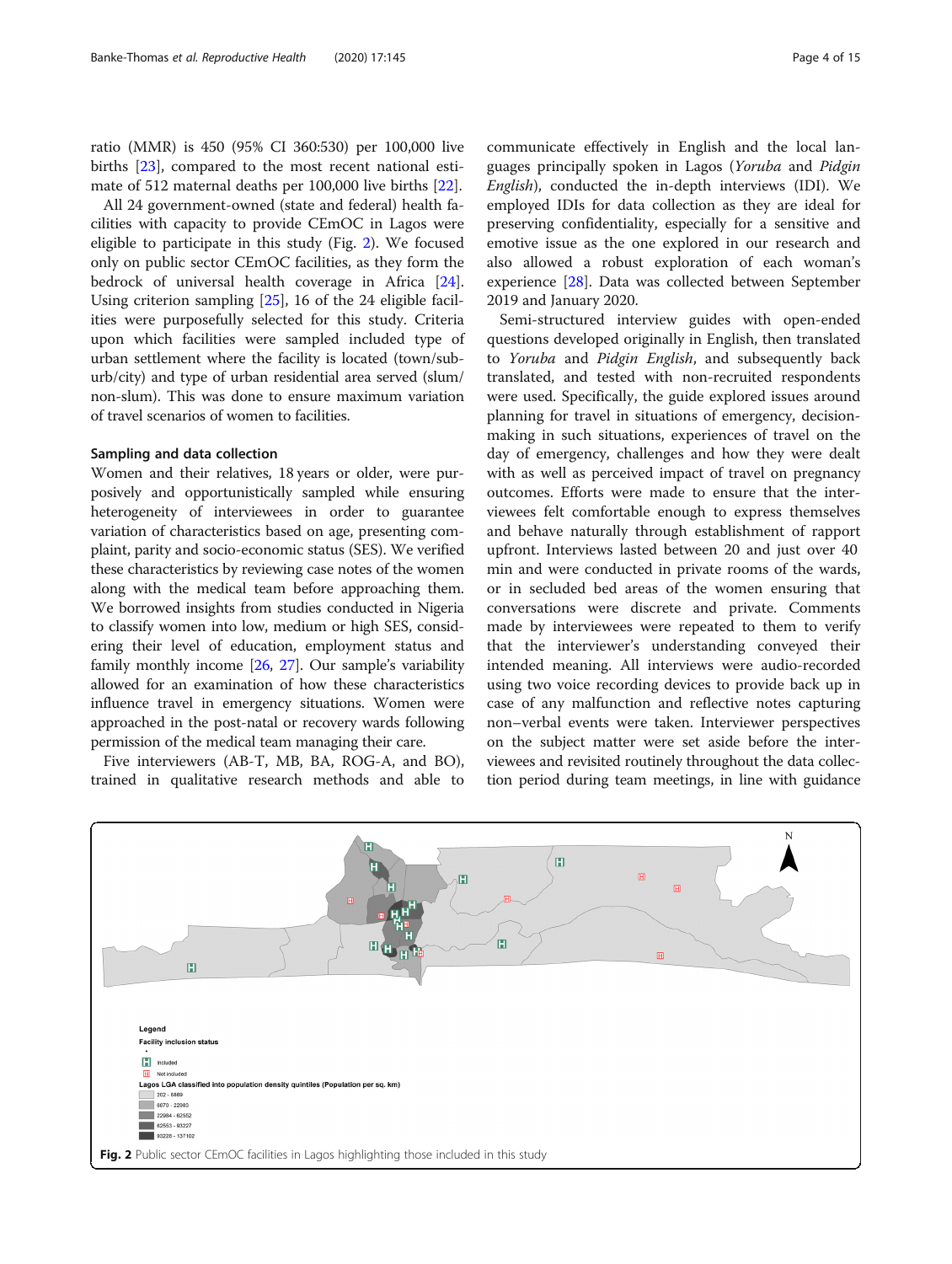from the literature on bracketing [\[29](#page-13-0)]. Data collection continued until thematic saturation was achieved.

#### Data analysis

Following verbatim transcription of audio-recordings, we followed Braun and Clarke's six-steps for thematic analysis [\[30\]](#page-13-0). To ensure analytical rigour, each transcript was read over by the researcher who conducted the interview and the lead author (AB-T), preliminary thoughts on the transcript were collected during a debrief session after interviews had been completed in each facility. These sessions provided an opportunity to check understanding, reflect on emerging themes, identify novel lines of enquiry, and interrogate any peculiarities in the data.

Initial codes were generated and applied to the transcripts on subsequent readings. An inductive analytical approach was taken in generating the codes facilitated by a Computer Assisted Qualitative Data Analysis Software, NVivo 11 Plus (QSR International, Memphis, USA). Codes that shared similar meanings were grouped together, and these groupings were reviewed and revised until the coded data had been organised into a set of internally consistent themes. Emerging themes were reviewed in tandem with transcripts to check that they accurately captured content, new understanding tested and alternative explanations sought [[31\]](#page-13-0). In describing the emerging themes, constant comparison and deviant case analysis techniques were applied. To achieve this, we leveraged our initial categorisation of included facilities and women to explore similarities and differences between interviewees.

We reported our study following the Standards for Reporting Qualitative Research reporting guidelines [[32](#page-13-0)] (Completed checklist attached as Additional file [1\)](#page-12-0).

## Ethical considerations

Participation was entirely voluntary. Women and their relatives could withdraw from the study at any time. Informed consent was obtained verbally from those who agreed to take part, and no financial incentive was offered. Those who agreed to partake but were deemed emotionally fragile post-delivery were excluded and offered professional psychological support and counselling. In addition, anonymity of patients and facilities from which they were recruited was maintained in reporting this study. Ethical approval for the study was obtained from the Research and Ethics Committee of the Lagos State University Teaching Hospital and Health Research and Ethics Committee of the Lagos University Teaching Hospital.

## Results

In all, 47 women and 11 of their relatives who presented at CEmOC facilities in situations of emergency, requiring some EmOC services were recruited for this study. Age of the women ranged from 21 and 40 years old. Table [1](#page-5-0) shows the sociodemographic and obstetric profile of the interviewees.

The key themes with subthemes that emerged are described under three headings below (Table [2](#page-6-0)).

## Decision-making in emergency situations Decision of when to leave for the hospital depends on perceived urgency and risk of travel

Women in our study did not typically make travel plans for emergencies that could occur in pregnancy before they found themselves in situations of emergency, irrespective of their ante-natal clinic attendance. Most of the reported lack of preparation for an emergency was founded on religious beliefs. One 30-year-old, middle SES, primiparous woman, who presented with increased blood pressure at Facility W (suburb, slum) said, "Planning [for emergency] means I am expecting a problem. I know that women can have emergencies in pregnancy, but I know my own cannot be like that. God knows why this one happened". However, irrespective of age, SES, or parity, women generally acknowledged that they recognised symptoms such as sharp abdominal pain, bleeding, severe headache, fever, not feeling foetal movements, or appearance of foetal parts from the introitus as symptoms that meant they needed to get help. While those who had attended ante-natal clinic in some health facility (public or private) appeared to have a better sense of urgency, those who had not registered in a hospital before they found themselves in emergency situations (i.e. un-booked women) appeared slower in making the decision to travel to a facility. One relative of an un-booked woman said:

"On her arrival, first day, second day, she told me to give her a cloth. I asked why and she said she was seeing something that looked like her menses coming from her vagina … On the third day, we were waiting by the roadside... she just suddenly saw blood and then she alerted me. So, I said she should go inside the house into the bathroom while I go get some water for her. Before I got back to her, the paint bucket that she sat on was filled with blood. Then she said she was feeling dizzy. So, I told her to allow me quickly purchase milk for her. Before I got back, she had already fainted. I thank God, after we poured water on her, screamed her name and also by the help of God, she regained consciousness (Sighs!) Then I started shouting, "Where is a hospital? Where do I take her to"? … ". Relative (Sister) of 30-year-old woman, low SES, multipara, spontaneous abortion that had been managed by a traditional birth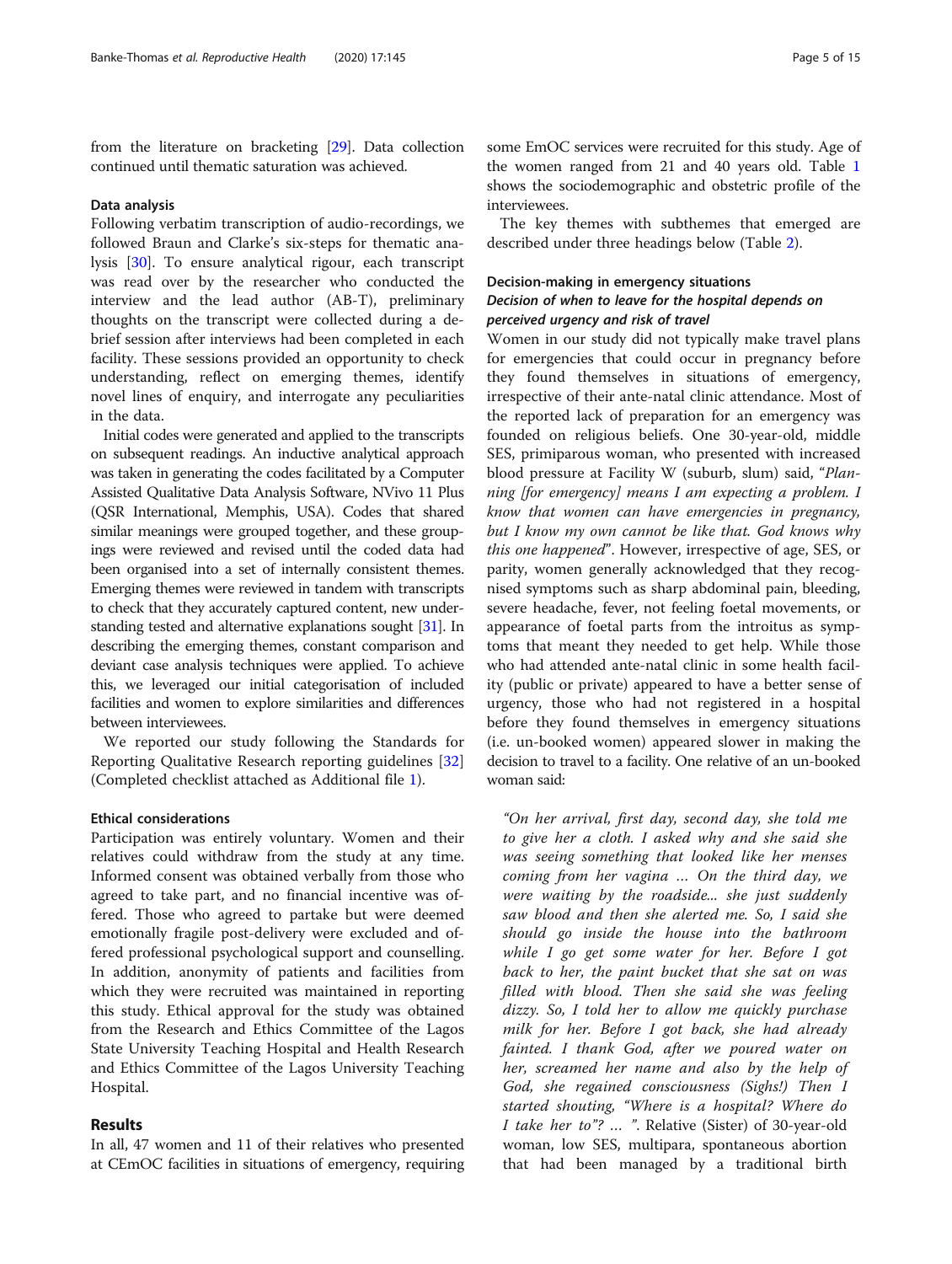| <b>Facility code</b> | Age | <b>Marital status</b> | <b>SES</b> classification | <b>Parity</b>   | Presenting complaint(s)                                                                  | <b>Relative</b><br>interviewed |
|----------------------|-----|-----------------------|---------------------------|-----------------|------------------------------------------------------------------------------------------|--------------------------------|
| B                    | 24  | Married               | Middle                    | Primipara       | High blood pressure and preterm delivery                                                 | No                             |
|                      | 39  | Married               | Low                       | Multipara       | Obstructed labour                                                                        | <b>No</b>                      |
|                      | 37  | Married               | Low                       | Multipara       | Footling breech                                                                          | <b>No</b>                      |
| D                    | 32  | Married               | Low                       | Multipara       | Bleeding (Primary Post-partum haemorrhage)                                               | No                             |
|                      | 29  | Single                | Middle                    | Primipara       | Bleeding (Ectopic pregnancy)                                                             | <b>No</b>                      |
| Ε                    | 28  | Married               | Low                       | Multipara       | High blood pressure and not feeling foetal<br>movement (Intra-Uterine Foetal Death)      | No                             |
|                      | 24  | Single                | Middle                    | Primipara       | Incomplete abortion                                                                      | No                             |
| F                    | 23  | Married               | Low                       | Primipara       | High blood pressure, presented unconscious                                               | Husband                        |
|                      | 21  | Single                | Low                       | Primipara       | Bleeding secondary to induced abortion                                                   | Mother                         |
|                      | 32  | Married               | Low                       | Multipara       | Fever and not feeling foetal movement                                                    | No                             |
| Н                    | 31  | Married               | Middle                    | Primipara       | Obstructed labour                                                                        | Husband                        |
|                      | 33  | Married               | High                      | Multipara       | Labour not progressing (Obstructed labour)                                               | Sister                         |
|                      | 29  | Married               | Middle                    | Primipara       | High blood pressure and obstructed labour                                                | No                             |
|                      | 29  | Married               | Middle                    | Multipara       | Bleeding (Ectopic pregnancy)                                                             | <b>No</b>                      |
| $\mathbf{I}$         | 28  | Married               | High                      | Primipara       | High blood pressure and severe headache                                                  | <b>No</b>                      |
|                      | 27  | Married               | High                      | Multipara       | Not feeling foetal movement                                                              | Husband                        |
|                      | 32  | Married               | Middle                    | Multipara       | Dizziness and not feeling foetal movement<br>(Pre-eclampsia, Intra-Uterine Foetal Death) | <b>No</b>                      |
| J                    | 33  | Married               | High                      | Multipara       | Feeling faint and sharp epigastric pain, High<br>blood pressure (Pre-eclampsia)          | <b>No</b>                      |
|                      | 34  | Married               | Middle                    | Multipara       | High blood pressure                                                                      | No                             |
| M                    | 25  | Married               | Middle                    | Primipara       | Prolonged labour                                                                         | <b>No</b>                      |
|                      | 30  | Married               | Low                       | Multipara       | Profuse bleeding following spontaneous<br>abortion                                       | Sister                         |
|                      | 31  | Married               | Middle                    | Multipara       | Inevitable abortion                                                                      | Mother-in-law                  |
| $\circ$              | 26  | Married               | Middle                    | Primipara       | High blood pressure and severe headache                                                  | <b>No</b>                      |
|                      | 29  | Single                | Low                       | Multipara       | Obstructed labour                                                                        | No                             |
|                      | 22  | Married               | Low                       | Primipara       | High blood pressure and severe headache                                                  | No                             |
|                      | 21  | Single                | Low                       | Primipara       | Bleeding (Ante-Partum Haemorrhage)                                                       | Mother                         |
| R                    | 33  | Married               | High                      | Multipara       | Obstructed labour/ Complications post<br>caesarean section                               | <b>No</b>                      |
|                      | 23  | Single                | Low                       | Primipara       | Fever (Sepsis) and not feeling foetal<br>movement (Intra-Uterine Foetal Death)           | No                             |
|                      | 40  | Married               | Low                       | Grand-Multipara | Preterm labour and multiple gestation                                                    | No                             |
|                      | 27  | Married               | Medium                    | Primipara       | Newborn requiring incubator                                                              | No                             |
| S                    | 35  | Married               | Middle                    | Multipara       | Obstructed labour                                                                        | No                             |
|                      | 35  | Married               | High                      | Primipara       | High blood pressure (Pre-eclampsia)                                                      | No                             |
|                      | 28  | Married               | Middle                    | Primipara       | Prolonged labour                                                                         | Sister                         |
|                      | 19  | Single                | Low                       | Primipara       | Bleeding (Induced abortion)                                                              | No                             |
| Τ                    | 39  | Married               | Middle                    | Grand-Multipara | High blood pressure                                                                      | No                             |
|                      | 25  | Married               | Middle                    | Primipara       | Abdominal pains                                                                          | No                             |
|                      | 33  | Married               | Low                       | Multipara       | Bleeding (Abdominal pregnancy)                                                           | No                             |
| U                    | 25  | Married               | Low                       | Primipara       | Bleeding and abdominal pains<br>(Ectopic pregnancy)                                      | No                             |
|                      | 27  | Married               | Low                       | Multipara       | High blood pressure (Pre-eclampsia)                                                      | No                             |

<span id="page-5-0"></span>Table 1 Sociodemographic and obstetric profile of interviewees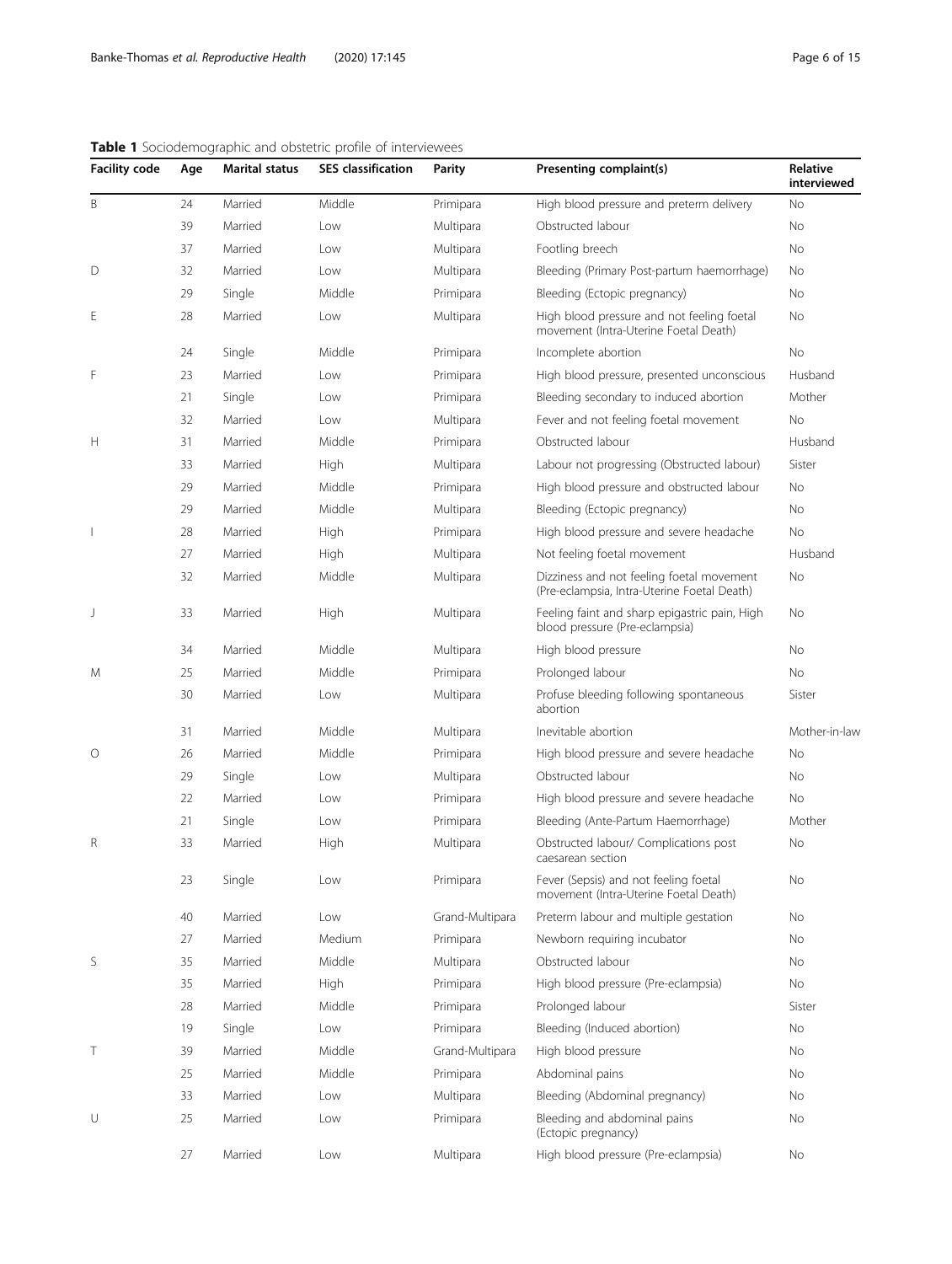| <b>Facility code</b> | Age | <b>Marital status</b> | <b>SES classification</b> | Parity    | Presenting complaint(s)                 | Relative<br>interviewed |
|----------------------|-----|-----------------------|---------------------------|-----------|-----------------------------------------|-------------------------|
| W                    | 30  | Married               | Middle                    | Primipara | High blood pressure (Pre-eclampsia)     | <b>No</b>               |
|                      | 32  | Married               | Middle                    | Multipara | Inevitable abortion                     | <b>No</b>               |
| $\times$             | 28  | Married               | Middle                    | Multipara | Prolonged labour                        | Mother-in-law           |
|                      | 32  | Married               | Middle                    | Multipara | Headache, vomiting, high blood pressure | Husband                 |
|                      | 39  | Married               | Low                       | Primipara | Prolonged labour                        | <b>No</b>               |
|                      | 31  | Married               | Middle                    | Multipara | Foetal distress and Breech delivery     | No                      |
| $\vee$               | 29  | Separated             | Middle                    | Primipara | Headache, epigastric pain, and swelling | No                      |
|                      | 28  | Married               | <b>High</b>               | Primipara | Bleeding (Ante-partum haemorrhage)      | No                      |

<span id="page-6-0"></span>Table 1 Sociodemographic and obstetric profile of interviewees (Continued)

attendant out-of-state and now presented in the hospital with profuse bleeding [Facility M (suburb, slum)].

However, if the emergency occurred late at night, or there were concerns about security and safety on the roads, some women who recognised that they were in an emergency situation needing facility-based care waited till daybreak to commence their journeys. Women who reported waiting till morning were typically those in early pregnancy (first trimester). However, despite safety concerns, women in later stages of pregnancy (second and third trimesters) reported being more focused on the need to be delivered of the baby than being concerned about security.

"I was at home and I was having severe pains from about 2 a.m. that morning. I woke my husband up immediately, but because of our concerns with safety at that time, we decided to leave for the hospital later at about 6 a.m. ... " 29-year-old, medium SES, multipara, with bleeding and abdominal pain [Facility H (suburb, non-slum)]

"My husband was saying it is too late and it would not be safe for us to be on the road. But as a pregnant woman, when you are in labour, you are not thinking about anything. You just want them to remove the thing [the baby]". 33-year-old, high SES, multipara, labour not progressing [Facility H (suburb, non-slum)]

The choice on when to commence travel did not appear to be influenced by which facility they intended to visit or where it was located. However, there were a few women who knew that they were in an emergency situation but decided to make stopovers along the way to pick up "experienced", "needed" or "helpful" relatives like mothers and mothers-in-law or go for shopping for items needed for their hospital admission. The choice to do this did not appear to be dependent on SES or parity. A 28-year-old, medium SES, multipara, who presented with prolonged labour said, "we had to go pick my mother-in-law at [her place] before we started coming to this place [hospital]". Similarly, another 33-year-old, low SES, multipara, presenting with heavy bleeding [Facility T (suburb, non-slum)] said, "Before I came, I went to market to buy a few things that I thought I needed [in the hospital], before coming here  $[$ the hospital $]$ . When I got here, they said they can never let me go, that my BP [blood pressure] was so high at 250 plus [systolic pressure]".

## Decision of where to go depended on facility proximity, perceived responsiveness and connections

For the decision on where to go in situations of emergency, women reported that several factors were considered. For

Table 2 Themes and sub-themes

| <b>Themes</b>                                  | Sub-themes                                                                                           |  |  |
|------------------------------------------------|------------------------------------------------------------------------------------------------------|--|--|
| Decision-making in emergency situations        | • Decision of when to leave for the hospital depends on perceived urgency and risk of travel         |  |  |
|                                                | • Decision of where to go depends on facility proximity, perceived responsiveness and<br>connections |  |  |
|                                                | • Decision on how to travel was about availability                                                   |  |  |
| Travel experiences of pregnant women in        | • Traffic conditions, bad roads, security concerns and travel cost are real challenges for all       |  |  |
| emergency situations                           | • Socio-economic status and support of relatives help to optimise travel experience                  |  |  |
| Reaching another facility after being referred | • Referrals increase travel time and delays in service delivery                                      |  |  |
|                                                | • Ambulances are not the magic bullet for referral                                                   |  |  |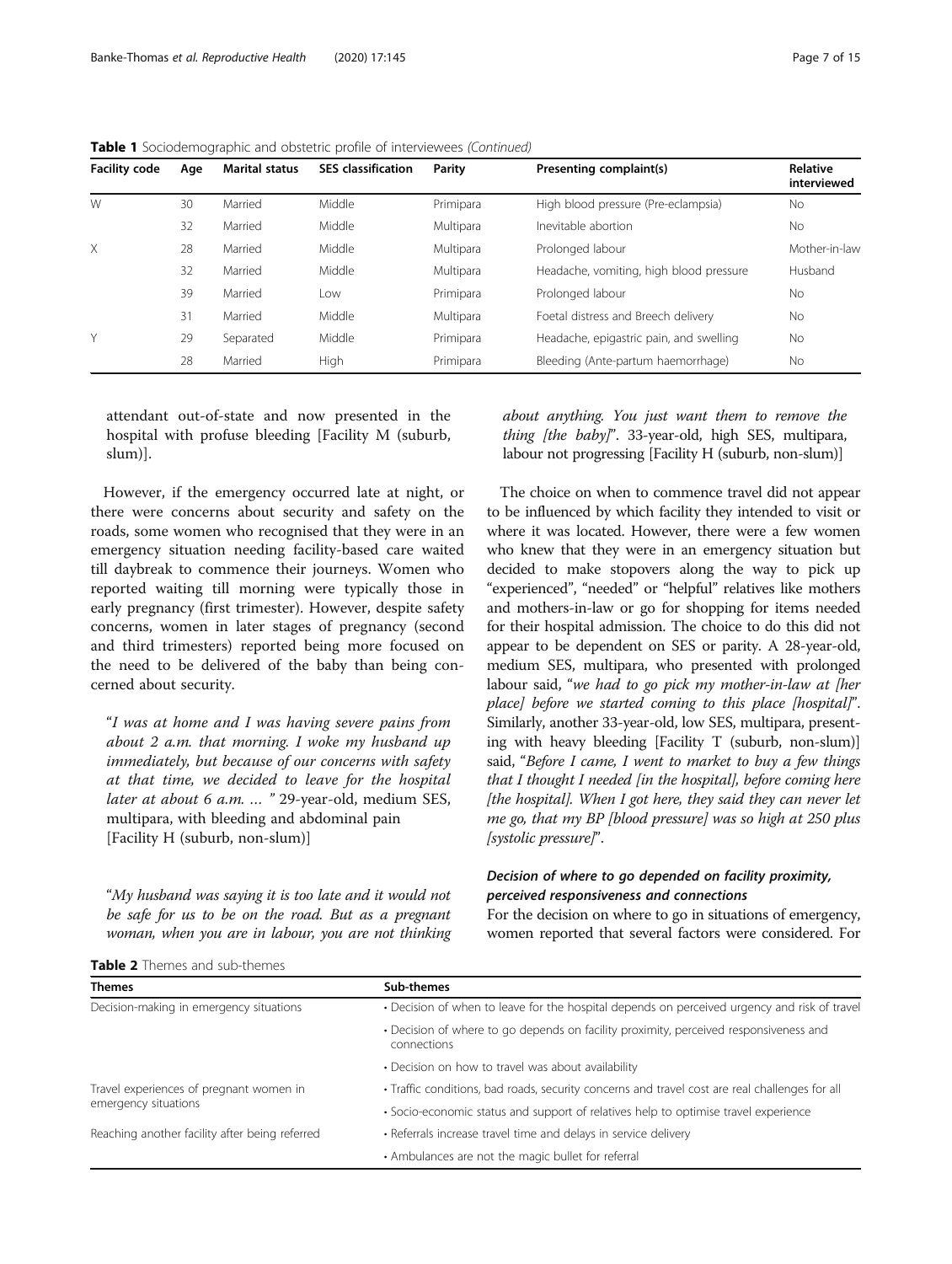some women, the decision on where to go in situations of emergency was made a priori based on the CEmOC facility where they received antenatal care (ANC). For such women, their choice of facility was principally based on proximity as well as community or a relative's perception of the facility. One 29-year-old, medium SES, primipara, who presented with bleeding as a result of an ectopic pregnancy [Facility Y (suburb, slum)] noted that, " $My$  sister had a baby here and she recommended it … So, I did not mind registering here. Secondly, this place is near to my house, so just in case something happened, I can quickly get here. And you see, I needed it". However, for many women in our sample, perception trumped proximity. For such women, the negative perceptions that they had of specific facilities prevented them from attempting to travel to nearer facilities in situations of emergency. A 24-year-old, middle SES, primiparous who presented with high blood pressure in pregnancy [Facility B (suburb, slum)] said, "[Facility  $D$  (suburb, slum)] was closer to me, but I heard that they exchange people's babies when they are born … So, me I said, I am not going there". A positive perception made women in situations of emergency travel further because another facility was deemed to "be better", "provide good care", or as having "caring staff". The case for going to a farther hospital was reinforced when influential relatives (husbands and mothers-in-law) or associates (leaders in religious organisations) recommend those facilities. One 25-year-old, low SES, primiparous, bleeding and abdominal pains [Facility U (suburb, slum)] said, "It was my motherin-law that suggested that we use this hospital. She told me that is the hospital she uses, and other relatives also deliver here. And that I will receive good care". When probed further, we found that there were three closer facilities that were alternatives to her. Another woman said:

"It was my husband and brother that brought me here … we passed some [three] hospitals before we got here, but everyone knows that the people here are very caring". 33-year-old, high SES, multipara, feeling faint and sharp upper abdominal pain [Facility J (suburb, non-slum)]

Health insurance coverage in specific facilities was an additional reason given by women in deciding where to go. One 32-year-old, medium SES, multiparous, who presented with dizziness and was managed for pre-eclampsia, lost her baby while going to a more distant facility where her health insurance would be accepted. In addition, women talked about having connections (i.e. privileged access) to senior health workers in the facility as a deciding factor. In fact, pregnant women in situations of emergency reported altering their initial choice of where to go while in transit based on advice received from influential people. The underlying motivation appeared to be the reassurance that they would receive the emergency care that they needed urgently upon their arrival at the facility. Use of connections was particularly reported amongst high and medium SES women. In a respondent's words:

"My husband and I agreed that I should do my antenatal at [Facility E (suburb, non-slum)]. But when my husband called his boss that night, he advised that we are better going to [Facility I]. He knew the ògá [i.e. medical director] there, and he will call them, so that we get the necessary care." 27-year-old, high SES, multipara, not feeling baby movement [Facility I (suburb, slum)]

#### Decision on how to travel was about availability

Women in our study did not report their 'how to travel' i.e. mode of transportation as a matter of choice; it was a given based on availability. For those who owned cars, this was used in all instances. Some who did not have their own cars relied on partners to first make a trip to loan a car from relatives or friends or to hail a taxi through mobile apps, direct calls to known taxi drivers or through roadside taxis. However, for those who could not access any of the aforementioned means, the next two popular options were public "kękę" (commercial tricycle) and "okada" (commercial motorcycle), with general preference for the former. A 26-year-old, low SES, primipara, who presented with high blood pressure and severe headache [Facility O] said, "I prefer kękę, it is safer than okada. You know it is emergency. So, with kękę, at least there is cover, because someone can still fall from okada, while dizzy".

However, for some who live in riverine areas, the sole mode of transportation was by boat - either one that they owned or one that was used by the public. Nevertheless, this mode of transport still needed to be combined with land travel to reach facilities in situations of emergency.

"The only way to come here was to first take boat to the other side and then take kękę from there. We don't have hospital on our side. My husband has his own boat that he uses for fishing. So, with the help of his brother, they brought me to this hospital … ". 32 year-old, low SES, multipara, with fever and not feeling foetal movement [Facility F (town, non-slum)].

## Travel experiences of pregnant women in emergency situations

## Traffic conditions, bad roads, security concerns and travel cost are real challenges for all

The deplorable conditions of the roads only further prolonged travel. One 23-year-old, low SES, primiparous woman who presented at a facility located in a non-slum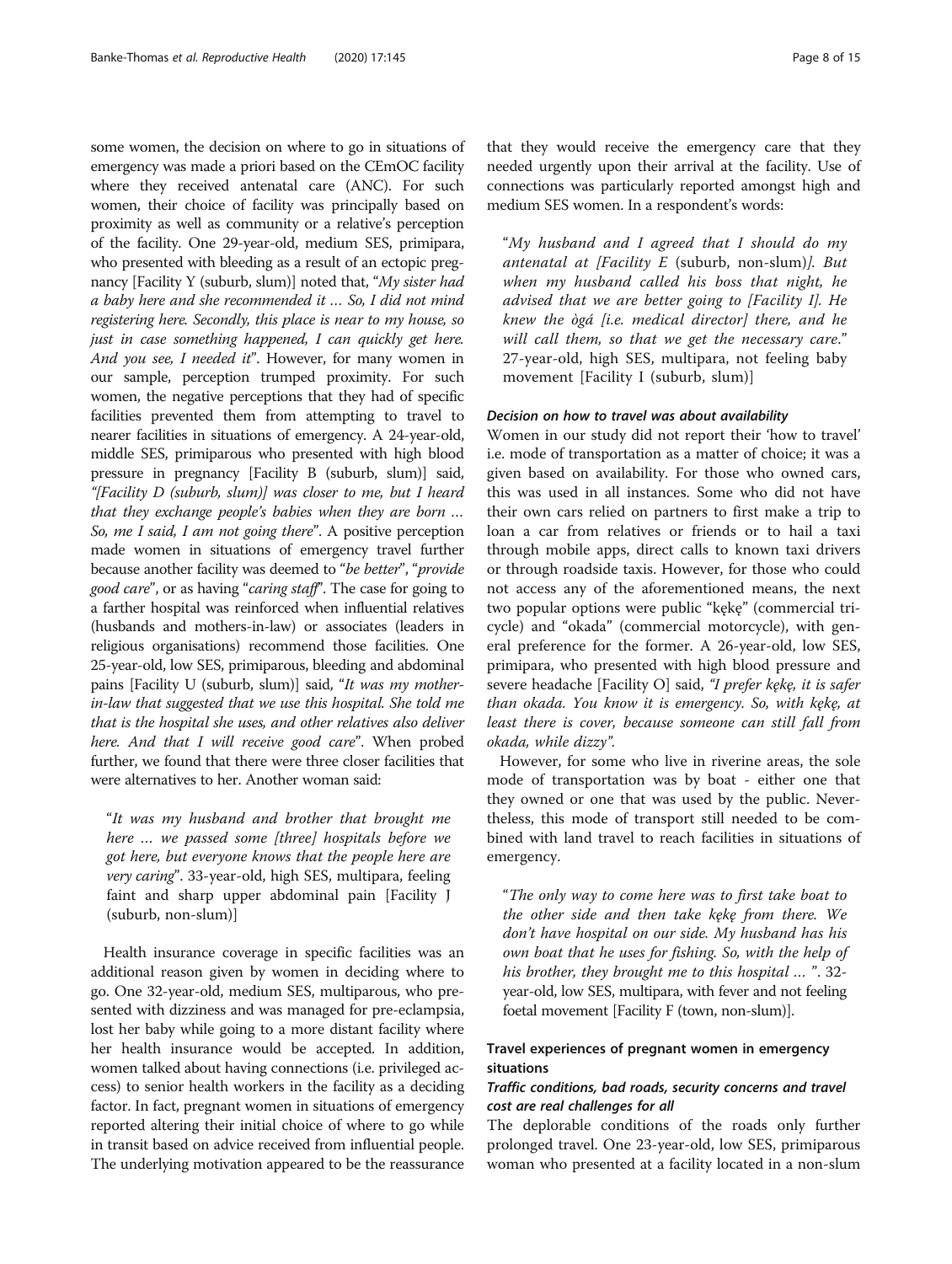town with raised blood pressure [Facility F (town, nonslum)] said that, "Normally that journey will take maybe 20 minutes, because it is a highway, but my husband said it took us over 45 minutes … It is under construction at the moment".

Another woman who travelled to reach a facility in a suburb, slum area said:

"I took taxi... I was worried when I was being transported on the roads. There were so many potholes. I was just holding myself. Even though it was just a short journey, maybe like six minutes, from my house to the hospital. But I felt like I was going to die." 39 year-old, low SES, multiparous, obstructed labour [Facility B (suburb, slum)]

Women who travelled at night in towns and suburbs reported difficulty in finding transportation options, being stopped by police en route and the facility gate being closed upon arrival and only opened after beckoning to the security persons at the gate.

" … This was now after 11 p.m. When the doctor came, he said they could not handle it and then referred me to this hospital. We looked for kękę, we couldn't find. When we finally found one, we got on the road but there were so many policemen on the road stopping us. Though they let us go when they saw me. We got here at about 1 a.m. the next morning. The gate was locked, but when my husband knocked, they let us enter. Thank God for my life. I could have died. It is the water that poured, the container did not break". 37-year-old, low SES, multipara, with a footling breech [Facility B (suburb, slum)]

Travel with personal cars was described by women as being "at no additional cost, except for the petrol purchased". However, for low SES women, many complained about the expensive cost of travel, for which they had to sometimes "borrow money", "plead with the driver", "take okada" (which was deemed cheaper), or "walk some distance to save money". It was not unusual for women to use multiple transport means to reach facilities. A relative (mother) of a 21-year-old, low SES, primiparous, who presented with bleeding as a result of antepartum haemorrhage [Facility O (town, non-slum)] submitted that, "We spent  $\#200$  (US\$0.55) from the house to the bus stop in kękę. Then from the bus stop to the main stop in the area of the hospital on a 30-minute bus ride, ₦200 (US\$0.55) and then okada to the hospital, ₦100 (\$0.27) per person". Thirty-three of the 47 women in our study who took public transport reported spending between  $\text{H}300$  (\$0.82) and  $\text{H}7,500$  (\$20.60) to reach facilities in Lagos. When disaggregated, women who travelled within

towns or suburbs to reach CEmOC facilities in cities using public transport appeared to spend more compared to those who travelled within the cities. Twenty-seven of the women who reside in suburbs spent between  $\text{H1,200}$  $($3.30)$  and  $\frac{1}{10}$ ,  $500 ($20.60)$  while six of their counterparts who reside in urban areas spent between ₦300 (\$0.82) and N2,500 (\$6.87). Irrespective of settlement type, women reported that drivers hiked fares if they were carrying luggage with them or if they were travelling at night.

"We took taxi to [this hospital] when I started having problems ... It would have been  $\#2,000$ (\$5.49) in the morning but at that time of the night they said ₦5,000 (\$13.74). He even said he could have charged us more but because he is of the same ethnicity as my husband, he allowed us pay less". 32-year-old, low SES, multiparous, with bleeding [Facility D (suburb, non-slum)]

## Socio-economic status and support of relatives help to optimise travel experience

Women and their relatives reported varying experiences when they set out to CEmOC facilities. Experiences varied with the time of travel, as well as the terrain navigated to reach the facility. Irrespective of whether the facility was located in a town, suburb or city, women who lived within one or two streets away from CEmOC facilities had about 5–10 min of travel using taxis or their personal cars. Across the entire sample of 47 women, estimated time of travel was between 5 min to almost 4 h in daytime and between five and 40 min at night. At night, there did not appear to be much variation in travel time to reach facilities based in towns, suburbs or cities, irrespective of how close or far women lived from the facilities. Neither was there much variation in reported travel time to reach facilities serving mostly non-slum (5–30 min) and slum (15–40 min) populations. Women reported that time of travel in the afternoon could be between two and six times more if there was heavy traffic. In such conditions, women reported resorting to the use of extreme measures, including driving on illegal lanes, facing oncoming vehicles or abandoning the cars they were in to flag down a motorcycle. One particular woman's experience trying to reach a facility located in a suburb, non-slum area captures some of these extremes:

"The experience of getting to this place was terrible. I first went to a private hospital. From my house to that hospital, typically one hour no traffic. But we needed to be in hurry, we had to take the BRT [Bus Rapid Transit] lane. A policeman stopped us but the church member who was carrying me explained to him that he was carrying a pregnant woman, he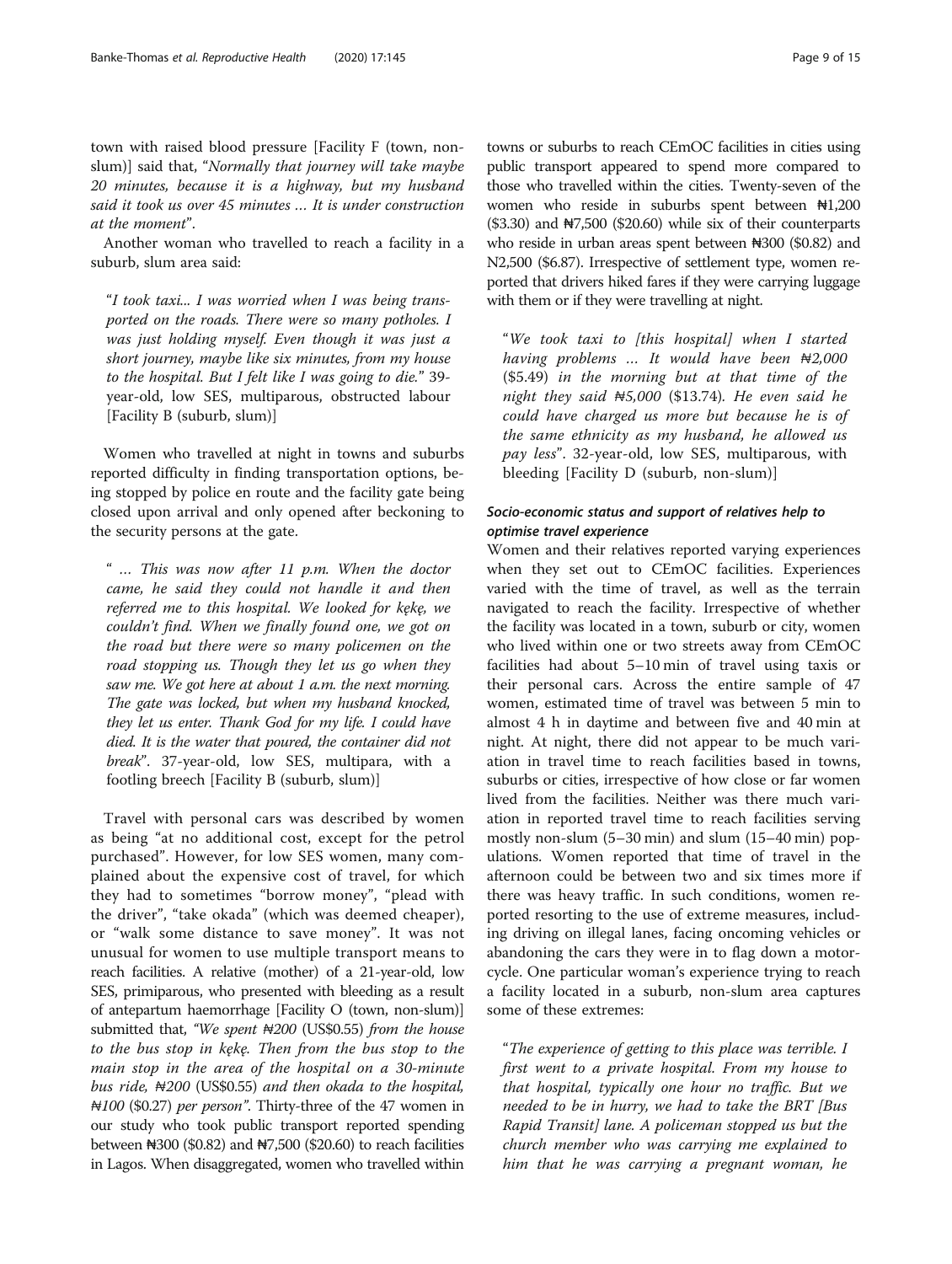then let us pass. But the traffic was still too much. We had to turn back on the road to drive 'one-way' to reach this hospital." 35-year-old, medium SES, multipara, with obstructed labour [Facility S (city, non-slum)].

In other instances, women reported using motorcycles which allowed them "beat the traffic". However, they highlighted the discomfort and additional pain they had to endure with this mode of travel, compounded by the deplorable conditions of many of the roads. This road condition concern was shared by women irrespective of the time of the day that they travelled, the length of the trip or the location of the facility. One woman who presented at a facility located in a suburb and non-slum area said:

"I had to take okada from my house to the primary health centre, because I knew this would be faster, especially as the road is not tarred and there is usually plenty traffic on it. In all, the journey was about 30 minutes.... On my way going, when the bike enters a pothole, I will shout because I was in pain. But I didn't have a choice!" 31-year-old, medium SES, primipara, with prolonged labour [Facility H (suburb, non-slum)]

Women highlighted that having relatives with them along the way to reach CEmOC facilities was "very helpful", "important", and "most needed". Relatives reported that they had to try all they could to support and manage their loved ones in situations of emergency and in some cases, they had to treat them any way that they knew. A relative (husband) of a 23-year-old, low SES, primiparous, who presented unconscious at Facility F (town, non-slum) said, "She definitely does not know how she got here. She was gone [unconscious]! I had to put a spoon in her mouth [a local technique done to unconscious patients based on the belief that clenching of teeth signifies end of life]".

## Reaching another facility after being referred

Referrals increase travel time and delays in service delivery Seventeen women required referral to a CEmOC facility,

as the BEmOC or CEmOC facility they initially presented to could not provide the necessary care. Service delivery limitations included lack of bed space or incubators for their newborns. Some of these women had to move through multiple facilities in order to access the required care. A 24-year-old, medium SES, primipara, who presented with high blood pressure and pre-term delivery in Facility B (suburb, slum) stated "I registered with one matron in my community and I was placed on blood pressure medications. But the baby was still small and needed incubator. So, she referred me to [Facility D (suburb, non-slum)] … But when I got to that facility, the doctor said, they don't have any space for incubator, so they now referred me here [Facility  $B$ ]".

## Ambulances are not the magic bullet for referral

Ambulances, which are expected to be available in all state-owned CEmOC facilities, are typically used to transport patients from facility to facility in situations of emergency. When available and not in use and if there was no traffic, women referred in hospital ambulances found it to be advantageous, irrespective of urban settlement type. The reason given by women for such perception was that an ambulance provides supportive equipment and hospital drivers are more conversant with the directions to the referral hospital. However, some women reported that even though they had to pay to be transported in the hospital ambulance, it did not help to reach the referral facility any quicker. The women attributed this to the lack of regard for ambulances by other road users; there does not appear to be a culture of motorists giving way to ambulances on Lagos roads.

"The road was free … maybe 15 minutes max to reach here. It (the ambulance) had all I needed – oxygen, life support, everything! And then I have never been here in my life, so not like I even know my way to this place. It was a smooth process!" 33 year-old, high SES, multiparous, with complications post-caesarean [Facility R (city, non-slum)]

"They used their ambulance, which they told me to pay for. I paid  $\#3,000$  (\$8.25). I left the hospital at 4 p.m. and I got here around 9 p.m. The traffic was really bad that day!! The ambulance did not help us to get here faster. Even people in their private car were dragging the road with us. They don't even want to know if somebody is dying or something … If it was in my state, people will give way to ambulance". 24-year-old, single, primipara, with incomplete abortion [Facility E (suburb, non-slum)]

Some women were also referred to state-owned CEmOC facilities from primary health care facilities or private hospitals. However, ambulance use for referral in these facilities was variable. In many instances, women were referred and expected to figure out on their own how to reach the referral facility. One 27 year-old, medium SES, primiparous, who was referred from a health centre with her newborn requiring incubator [Facility R (city, non-slum)] said, "They did not even mention ambulance. So, my husband had to get taxi. We travelled for almost three hours from the health centre to get here".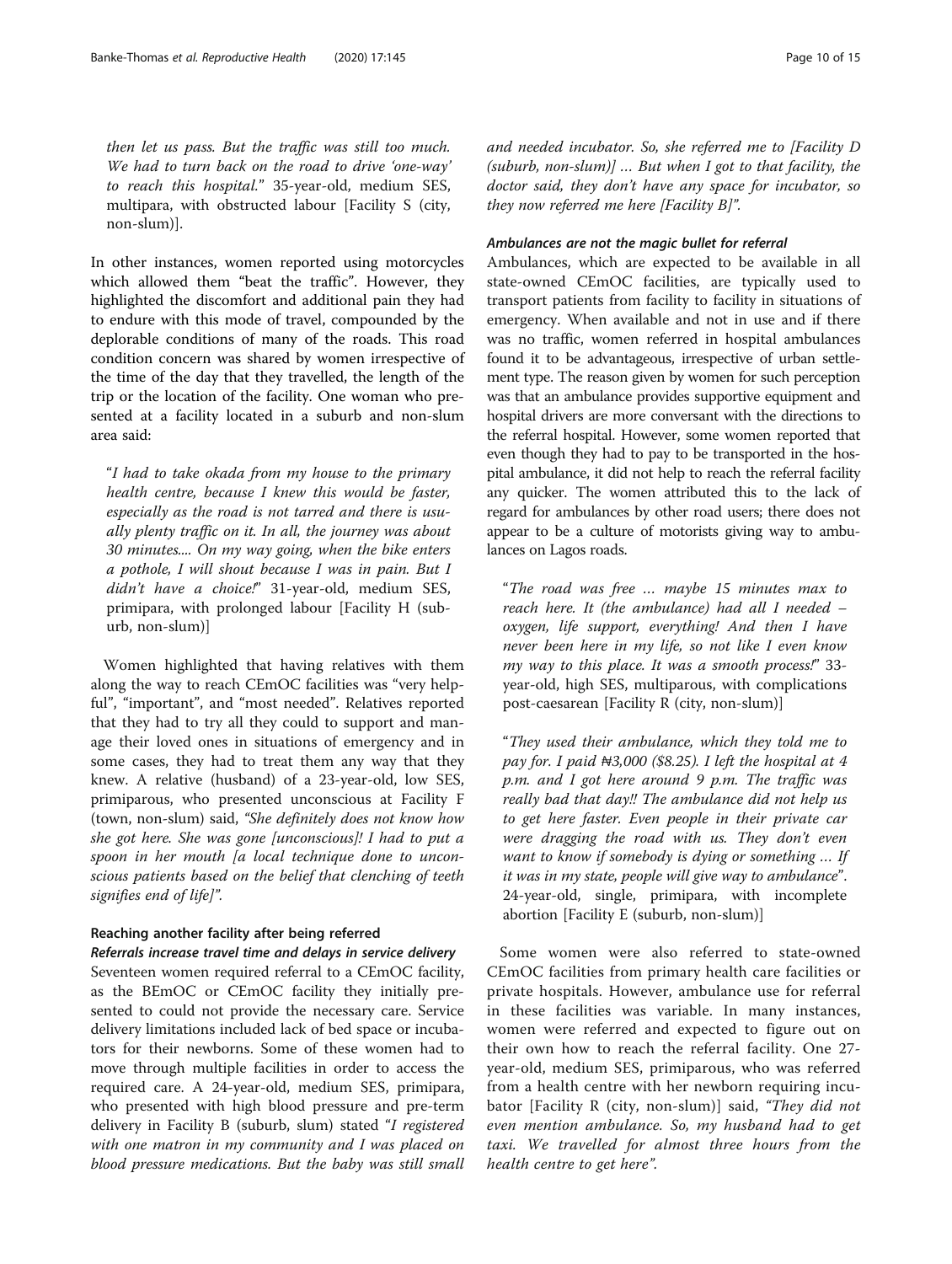## **Discussion**

This study set out to critically explore the factors influencing and experiences of travel of pregnant women in situations where they are attempting to access EmOC in Africa's largest megacity, Lagos. Findings showed that after pregnant women have identified an emergency situation, they are still faced with real conundrums on "when", "where" and "how" to travel to reach appropriate facilities. While this decision-making is a shared activity amongst all women, the options and the process vary. Our interviews revealed remarkably similar experiences of travel, irrespective of women's age, socio-economic background, or obstetric history. Nevertheless, the extent to which travel experiences impacted their ability to reach EmOC facilities depended on individual agency and support systems. Due to service delivery limitations, some women had to be further referred, which further prolonged travel and increased cost.

Women in our study recognised danger signs, regardless of their age, SES, obstetric history and presenting complaint. Our findings also showed that being aware of danger signs does not necessarily translate to responding to the urgency of the situation. It is difficult to conclude that decision on when to travel was made more quickly amongst those of higher SES compared to low SES in our study. Though a similar qualitative study conducted in Ghana found that women who lack formal education (a component of SES) tend to delay in recognising danger signs [[33\]](#page-13-0). Our finding points to the reluctance of women facing obstetric emergencies, many of whom are of low SES, in presenting at facilities, when they had not registered for ANC. This might be due to concerns at being chastised for not being booked or the cost associated with facility-based care [\[34](#page-13-0)]. On the other hand, some women of high SES also delayed travel either because they felt it was best to travel when it was safer (i.e. during the day) or because they downplayed indications of danger. Women who lost their lives due to complications of pregnancy and childbirth in Gambia have been shown to underestimate the severity of their complication and as such delay travel and care seeking [\[35\]](#page-13-0). Our findings indicate that the perception of urgency may be influenced by some symptoms which women perceive as being more severe.

The choice of 'where' to go was influenced by proximity for some women, especially when they resided close to facilities. However, for many women, proximity was trumped by family or community perception of the facility, health insurance coverage, connections with highly placed individuals within the health system and the advice of influential people. While a previous study showed that there is a general "positive perception" by women of public CEmOC facilities in Lagos, especially as it relates to the availability of technically sound skilled health personnel [[34\]](#page-13-0), concerns remain regarding responsiveness of staff and cost of services. Evidence points to the consensus that women place importance on attitudes of health care providers [\[36](#page-13-0)]. While a 2018 systematic review on barriers to EmOC access in sub-Saharan Africa does not point to lack of connections as a barrier [\[19](#page-13-0)], women, especially those with high SES, clearly felt that they needed the "added advantage" it provides, as a way of guaranteeing the quality of care.

We found that decision-making on "how" to travel was based on availability. For women of high and medium SES who owned a car, had a relative nearby who owned a car, or had access to and could afford taxis, vehicles were the preferred mode of transport in an emergency. In other LMIC settings, lack of vehicles has been reported as a barrier to accessing EmOC [[20](#page-13-0), [21,](#page-13-0) [37](#page-13-0)–[39\]](#page-13-0). However, the striking finding in our study was the level of risk that women were willing to take when they did not have access to a vehicle. The motorcycle was a common mode of travel for women, especially in remote areas as well as areas prone to significant traffic. However, it is important to bear in mind that beyond the risk posed by these two-wheelers to pregnant women, at least 30% of road traffic accidents have been attributed to them [[40](#page-13-0)]. It was, therefore, good to find that women in our study perceived the tricycle as a safer alternative. This probably complements ongoing efforts to scale up tricycles for supporting pregnant women in emergency in some other parts of the country [\[41](#page-13-0)].

Irrespective of the choices that women made, their socio-economic status or obstetric history, many women in our study reported facing significant challenges in travelling to health facilities, with different challenges faced during the daytime (traffic congestion) and nighttime (security concerns and scarcity of public transportation). The deplorable conditions of many of the roads was a huge challenge, regardless of the time of day. A 2015 review reported travel time between 10 min and 1 day [\[42\]](#page-13-0). Women in our study reported they spent between 5 min and 4 h. This is probably because of the urban nature of our study setting. Women also reported that the traffic combined with bad road conditions could increase travel time as much as 200–600%. These estimates are not too far from those reported in the grey literature, where as much as 800% increase in travel time due to traffic has been reported [\[43](#page-13-0)]. For the urban poor in particular, such increases in travel time have been found to be a strong deterrent to seeking EmOC. A study in Bangladesh estimated that for every five-minute increase in travel time to the nearest EmOC facility there is a 30% decrease in the likelihood of delivery at an EmOC facility; favouring home-based care [\[44](#page-13-0)]. This ultimately nullifies any drive to scale up facility-based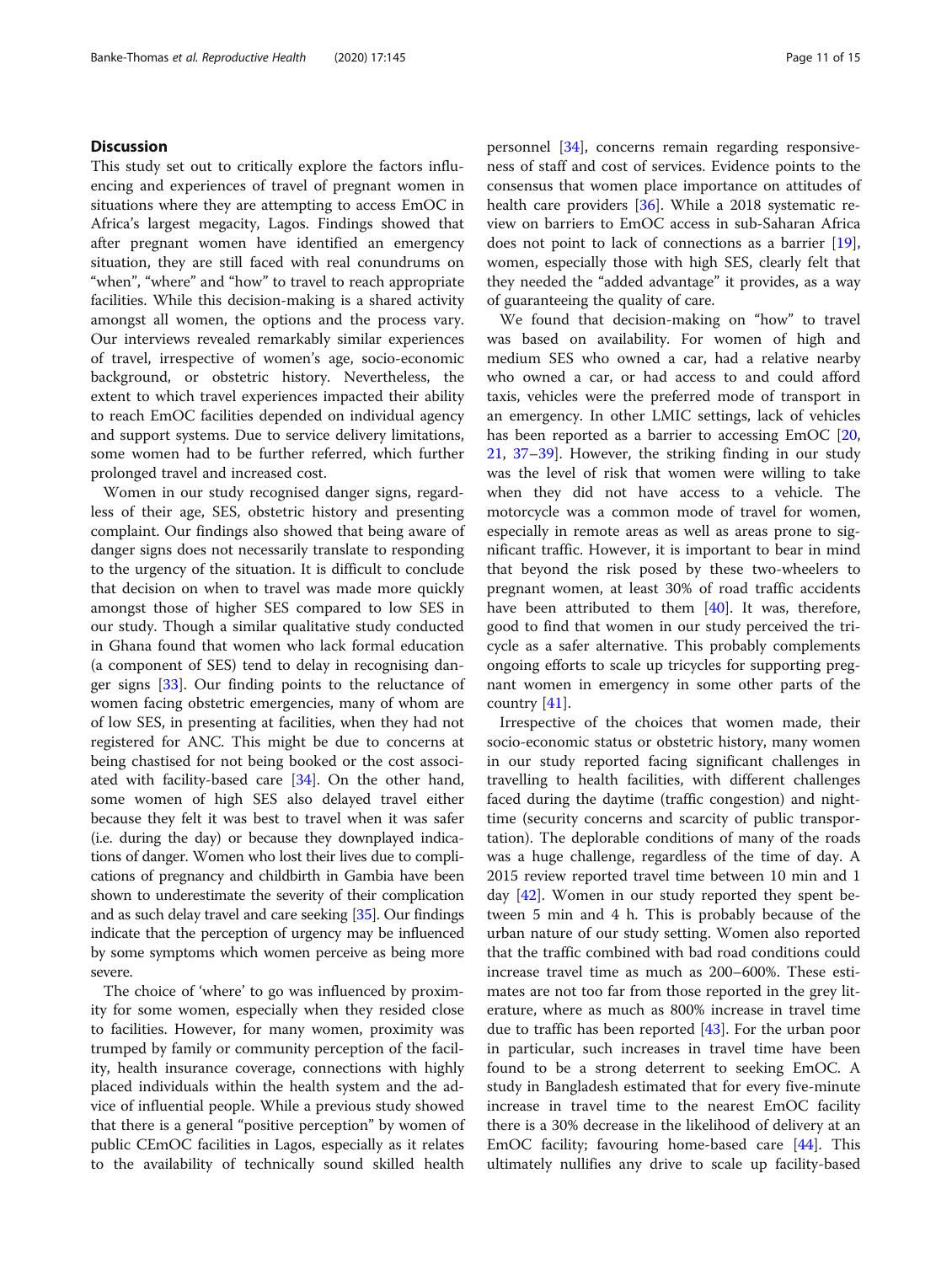deliveries in the absence of broad systemic and infrastructural changes that address the second delay. In our previously published multi-stakeholder analysis on EmOC access, while the Lagos State government believed that EmOC facilities have been strategically located across the state, several women reported difficulty in accessing facilities [\[45\]](#page-13-0). Some have suggested that these constraints could be related to poorly located EmOC services [[46](#page-13-0)] or insufficient numbers of EmOC facilities within a recommended distance [\[47\]](#page-13-0).

For night travel, security concerns reported by women is shared by the Lagos population. However, no woman in our study specifically reported this as part of her experience in trying to reach a health facility. The price hike at night is not a unique experience in Lagos. Pregnant women in Ethiopia and Nepal have previously reported feeling financially exploited by transporters [[42\]](#page-13-0). Such exploitation was a concern for women who already found day fares as prohibitive. Several women in sub-Saharan Africa report cost of travel and lack of transport funds as a barrier to EmOC access [[19\]](#page-13-0). However, one key facilitator that improved the experience of travel was having a relative come along on the journey to the facility. Relatives play a significant role in providing emotional, financial and logistic support for which the health system is not structured to provide. A recent qualitative study in Ghana highlighted that sometimes relatives have to play the role of "escort" since health facilities do not have enough staff to escort patients [\[48](#page-13-0)].

As previously reported in the literature [[35](#page-13-0)], our study found that even when women made it to a CEmOC facility, referral between facilities further prolonged delays and increased cost of travel. Specifically, some women in our study who arrived at secondary facilities were referred to other facilities, mostly due to lack of bed space or lack of incubators. These referrals appear to be functional and many pregnant women who were referred and transferred by ambulance described the process as efficient. However, referrals from primary and private facilities to secondary or tertiary facilities remain fraught with challenges including lack of ambulances, with women left alone to figure out how they would reach the facilities. Such shortages have been shown to discourage healthcare providers from referring clients [\[12\]](#page-13-0). Poor referral systems are huge barriers to accessing EmOC [[49](#page-13-0)]. The Lagos State Ambulance system mostly functions at the secondary to secondary level. However, even when an ambulance service is available, it does not always guarantee quicker transit time. This was mostly attributed to other road users not giving way to ambulances. This issue of driver etiquette has long been raised as one that needs addressing in Lagos in an audit of ambulance effectiveness [\[50\]](#page-13-0) and was also recently reported to be an issue affecting the EmOC referral system in Ghana [\[48\]](#page-13-0).

There are clear implications for policy and practice based on our findings, which support the need for governments to target both health systems and the overall SES of women to improve EmOC access. Firstly, the practice of birth preparedness and complications readiness (BPCR) as part of routine ante-natal care in Lagos hospitals [\[51](#page-13-0)] needs to be sustained. However, in addition to the danger sign recognition focus of BPCR ("when"), more emphasis needs to be placed on advising pregnant women on "where" and "how" they plan to travel in situations of obstetric emergency [[52](#page-14-0)]. Some women will be yet to commence ANC before they have an emergency, for example, as seen in our study, women with ectopic pregnancies. Sending messages through opinion leaders in the community may be helpful to reach these women. These women can also be reached via mobile phones as was done in Western Kenya [\[53](#page-14-0)].

Secondly, there is a need to standardise costs to women for receiving EmOC, expand health insurance coverage and ensure respectful maternity care [\[54](#page-14-0)] in public facilities, so that women are not conflicted in their choice-making when in emergency situations. Thirdly, efforts need to be put in place to improve the travel experiences of women while minimising the risk that they may be forced to undertake in situations of emergency. While road improvements will be helpful to state development, it is cost-intensive. Leveraging xisting structures, such as establishing partnerships with specific taxi companies and tricycles, might offer a cost-effective approach. A recent partial ban of tricycles in Lagos [[55](#page-14-0)] may mandate some policy reflections, before this can be considered. Tricycle riders and private taxi drivers can be trained on proper transfer of women in situations of emergency and integrated into the referral process. In addition, indemnity cover to ensure that liabilities that they may incur while transporting women in situations of emergency such as physical damages to their vehicle [[12\]](#page-13-0), should be covered. Legal permission to women in emergencies to use bus-only lanes when in actual emergency situations can also help reduce travel time in emergencies. Campaign for attitudinal change of drivers, as it relates to giving way for ambulances would also be helpful. However, this needs to be supported by legislation to ban misuse of such rights by ambulance drivers, ensuring that the siren is only used in situations of emergency.

To our knowledge, this is the first qualitative study that rigorously describes issues around travel of pregnant women in situations of emergency in a LMIC megacity. By seeking to maximise the heterogeneity of the sampled facilities and speaking to different women with varying characteristics within each facility, this study reflects multiple experiences of travel and the effect that the various characteristics could have on travel to reach facilities in an emergency. Nevertheless,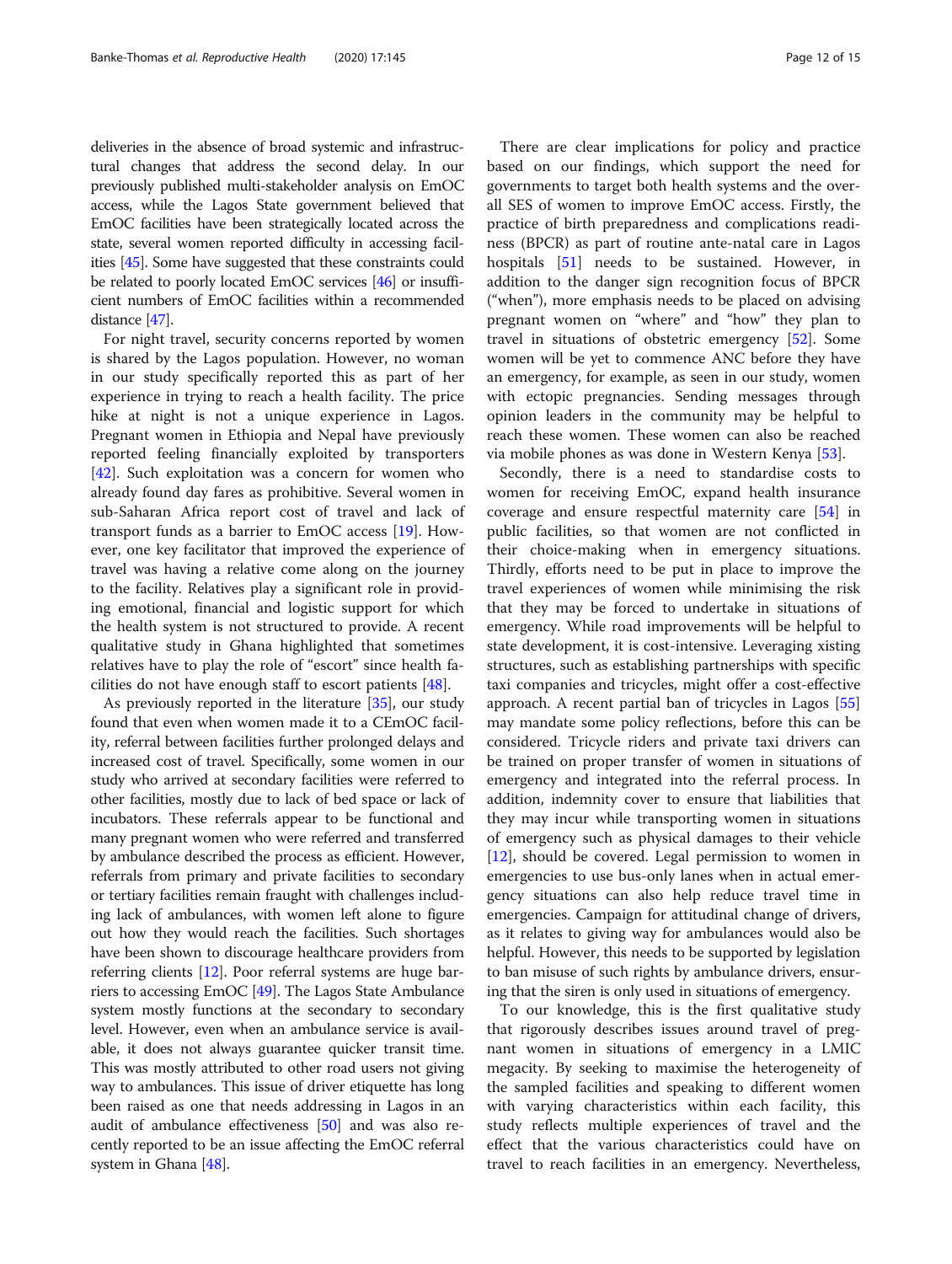<span id="page-12-0"></span>this study also has limitations. Firstly, we only focused on women who made it to the facility, excluding those who had emergencies but never made it to the facility. Future studies need to engage with women and their relatives within the community, in order to identify such women and capture their experiences. Secondly, there could have been interviewer bias from the multiple interviewers who engaged the women. However, the use of a standard operating protocol to guide conduct and debriefing sessions minimised such occurrences. In addition, reported time estimates were based on recollection of the women or their relatives, many of whom were in duress while traveling to reach facilities and as such the reliability of their estimates is questionable. However, efforts were made during the interviews to verify travel time estimates by rephrasing travel time related questions in many ways and asking both women and relatives where possible.

## **Conclusions**

Our study revealed that the delay in travel to health facilities is a real experience of pregnant women in situations of emergency even in a megacity like Lagos. For pregnant women, reaching a facility in emergency situations is usually a matter of life and death. However, the ability to reach such facilities should not be based on chance, connections, or capacity. Every woman in such situation needs to have a fair opportunity to reach a facility and receive the necessary care at such critical moments. If the goal remains to leave no one behind, then in addition to other health system strengthening interventions, referral systems need to be improved, advocacy to encourage women to use their nearest facilities when in situations of emergency and partnerships with private sector need to be explored.

#### Supplementary information

Supplementary information accompanies this paper at [https://doi.org/10.](https://doi.org/10.1186/s12978-020-00996-7) [1186/s12978-020-00996-7](https://doi.org/10.1186/s12978-020-00996-7).

Additional file 1. Completed checklist.

#### Abbreviations

ANC: Ante-Natal Care;; BEmOC: Basic Emergency Obstetric Care;; BPCR: Birth Preparedness and Complications Readiness;; BRT: Bus Rapid Transport;; CEmOC: Comprehensive Emergency Obstetric Care;; EmOC: Emergency Obstetric Care;; IDI: In-depth Interviews;; LGA: Local Government Area;; LMICs: Low- and middle-income countries;; SES: Socio-Economic Status;; SSA: Sub-Saharan Africa

#### Acknowledgements

We would like to express our sincere appreciation to the Lagos State Government, in particular, the Lagos State Ministry of Health and the Lagos State Health Service Commission, for their support in gaining access to all state-owned facilities. We also thank the leadership of Federal governmentowned facilities (Federal Medical Centre Ebute-Metta and Lagos University Teaching Hospital) included in our study for their support. We are truly indebted to the women and their relatives who participated in this study.

#### Declaration of interest statement

The authors declare no conflict of interest.

#### Authors' contributions

AB-T, MB and OW conceptualised the study. AB-T, OW and BA contributed to study design and development of tools. AB-T, MB, BA, ROG-A, and BO were involved in data collection. AB-T, I-OOA, AO led data analysis. AB-T, I-OOA and AO drafted the initial version of this manuscript. AB-T, MB, OW, ROG-A, BO, and BBA revised each version of the manuscript and provided substantial inputs. All authors approved the final manuscript.

#### Funding

This study was funded by AXA Research Fund. The funder had no role in the study design, data collection, analysis, and interpretation, writing of the manuscript or decision to publish the findings.

#### Availability of data and materials

All data supporting these findings is contained in this manuscript. There are no restrictions to anonymised data sources. All data collection tools are available upon request.

#### Ethics approval and consent to participate

Ethical approval for the study was obtained from the Research and Ethics Committee of the Lagos State University Teaching Hospital (LREC/06/10/ 1226) and Health Research and Ethics Committee of the Lagos University Teaching Hospital (ADM/DCST/HREC/APP/2880). Informed consent was obtained from respondents and no financial incentive offered.

#### Consent for publication

Written consent was taken from all participants to participate in the study and share the findings.

#### Competing interests

AB-T is an Assistant Editor of the Reproductive Health journal.

#### Author details

<sup>1</sup>LSE Health, London School of Economics and Political Science, WC2A 2AE London, UK.<sup>2</sup> Centre for Reproductive Health Research and Innovation, Lagos State University College of Medicine, Ikeja, Lagos, Nigeria. <sup>3</sup>Department of Community Health and Primary Care, College of Medicine, University of Lagos, Idi-Araba, Lagos, Nigeria. <sup>4</sup>Department of Community Health and Primary Health Care, Lagos State University College of Medicine, Ikeja, Lagos, Nigeria. <sup>5</sup>Centre for Global Child Health, The Hospital for Sick Children (SickKids), Toronto, Ontario, Canada. <sup>6</sup>Dalla Lana School of Public Health University of Toronto, Toronto, Canada. <sup>7</sup>Department of Population Health London School of Hygiene and Tropical Medicine, London, UK. <sup>8</sup>Maternal and Child Centre, Ifako Ijaiye General Hospital, Ifako-Ijaiye, Lagos, Nigeria. <sup>9</sup>Department of Obstetrics and Gynaecology, Olabisi Onabanjo University Teaching Hospital, Sagamu, Ogun, Nigeria.<sup>10</sup>Department of Obstetrics and Gynaecology, College of Medicine of the University of Lagos, Idi-Araba, Lagos, Nigeria.

## Received: 30 March 2020 Accepted: 17 September 2020 Published online: 25 September 2020

#### References

- 1. WHO, UNICEF, UNFPA, World Bank Group, UNDP. Trends in maternal mortality 2000 to 2017: estimates by WHO, UNICEF, UNFPA, World Bank Group and the United Nations Population Division. Geneva: World Health Organization; 2019. p. 1–119. Available from: [https://www.unfpa.org/sites/](https://www.unfpa.org/sites/default/files/pub-pdf/Maternal_mortality_report.pdf) [default/files/pub-pdf/Maternal\\_mortality\\_report.pdf.](https://www.unfpa.org/sites/default/files/pub-pdf/Maternal_mortality_report.pdf)
- 2. The World Bank. Population, total Sub-Saharan Africa. Data. 2020 [cited 2020 Aug 14]. Available from: [https://data.worldbank.org/indicator/SP.POP.](https://data.worldbank.org/indicator/SP.POP.TOTL?locations=ZG) [TOTL?locations=ZG.](https://data.worldbank.org/indicator/SP.POP.TOTL?locations=ZG)
- 3. Paxton A, Maine D, Freedman L. The evidence for emergency obstetric care. Int J Gynaecol Obstet. 2005;88:181–93.
- 4. World Health Organization, United Nations Population Fund, United Nations Children's Fund, Averting Maternal Deaths and Disabilities. Monitoring emergency obstetric care: a handbook. Geneva: WHO Press; 2009.
- 5. Thaddeus S, Maine D. Too far to walk: maternal mortality in context. Soc Sci Med. 1994;38(8):1091–110.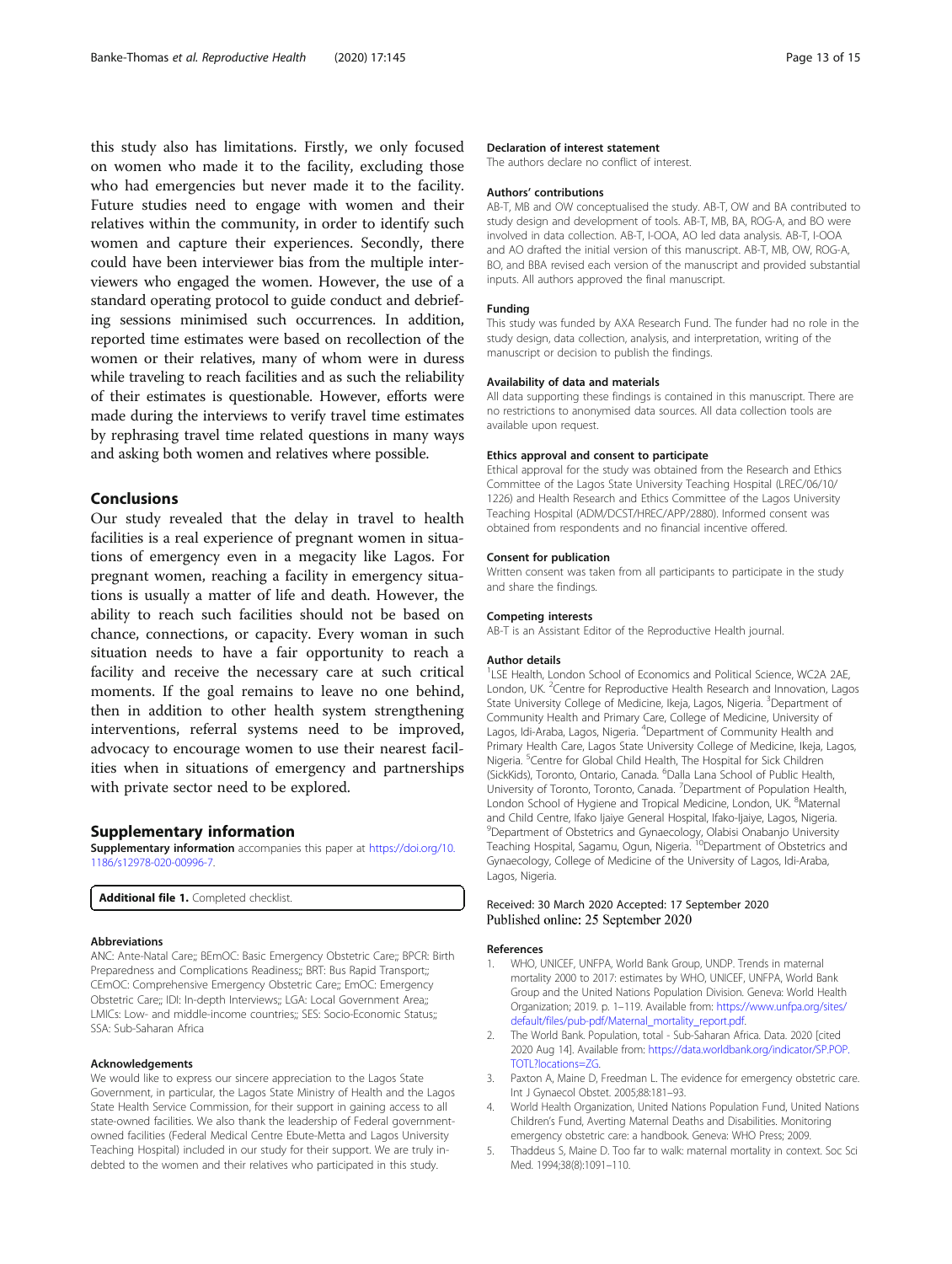- <span id="page-13-0"></span>6. Calvello EJ, Skog AP, Tenner AG, Wallis LA. Applying the lessons of maternal mortality reduction to global emergency health. Bull World Health Organ. 2015;93(6):417–23.
- 7. Bohren MA, Hunter EC, Munthe-Kaas HM, Souza JP, Vogel JP, Gülmezoglu AM. Facilitators and barriers to facility-based delivery in low- and middleincome countries: a qualitative evidence synthesis. Reprod Health. 2014; 11(1):71.
- 8. Fekadu GA, Kassa GM, Berhe AK, Muche AA, Katiso NA. The effect of antenatal care on use of institutional delivery service and postnatal care in Ethiopia: a systematic review and meta-analysis. BMC Health Serv Res. 2018; 18(1):577.
- 9. Devasenapathy N, Neogi SB, Soundararajan S, Ahmad D, Hazra A, Ahmad J, et al. Association of antenatal care and place of delivery with newborn care practices: evidence from a cross-sectional survey in rural Uttar Pradesh, India. J Health Popul Nutr. 2017;36(1):30.
- 10. Baatiema L, Ameyaw EK, Moomin A, Zankawah MM, Koramah D. Does antenatal care translate into skilled birth attendance? Analysis of 2014 Ghana demographic and health survey. Adv Public Heal. 2019;2019:1–7.
- 11. Bailey P, Paxton A, Lobis S, Fry D. The availability of life-saving obstetric services in developing countries: an in-depth look at the signal functions for emergency obstetric care. Int J Gynecol Obstet. 2006;93(3):285–91.
- 12. Afari H, Hirschhorn LR, Michaelis A, Barker P, Sodzi-Tettey S. Quality improvement in emergency obstetric referrals: qualitative study of provider perspectives in Assin North District, Ghana. BMJ Open. 2014; 4(5):e005052.
- 13. Ravelli A, Jager K, de Groot M, Erwich J, Rijninks-van Driel G, Tromp M, et al. Travel time from home to hospital and adverse perinatal outcomes in women at term in the Netherlands. BJOG. 2011;118(4):457–65.
- 14. Banke-Thomas A, Wright K, Collins L. Assessing geographical distribution and accessibility of emergency obstetric care in sub-Saharan Africa: a systematic review. J Glob Health. 2019;9(1):010414.
- 15. United Nations. World Urbanization Prospects: The 2018 Revision. New York: United Nations; 2019. Report No.: ST/ESA/SER.A/420). Available from: [https://](https://population.un.org/wup/Publications/Files/WUP2018-Report.pdf) [population.un.org/wup/Publications/Files/WUP2018-Report.pdf](https://population.un.org/wup/Publications/Files/WUP2018-Report.pdf).
- 16. Kraas F. Megacities and global change: key priorities. Geogr J. 2007;173(1): 79–82.
- 17. Jowell A, Zhou B, Barry M. The impact of megacities on health: preparing for a resilient future. Lancet Planet Heal. 2017;1(5):e176–8.
- 18. Gaur K, Keshri K, Joe W. Does living in slums or non-slums influence women's nutritional status? Evidence from Indian mega-cities. Soc Sci Med. 2013;77:137–46.
- 19. Geleto A, Chojenta C, Musa A, Loxton D. Barriers to access and utilization of emergency obstetric care at health facilities in sub-Saharan Africa: a systematic review of literature. Syst Rev. 2018;7(1):183.
- 20. Echoka E, Makokha A, Dubourg D, Kombe Y, Nyandieka L, Byskov J. Barriers to emergency obstetric care services: accounts of survivors of life threatening obstetric complications in Malindi District, Kenya. Pan Afr Med J. 2014;17(Suppl 1):4.
- 21. Ganle JK, Parker M, Fitzpatrick R, Otupiri E. A qualitative study of health system barriers to accessibility and utilization of maternal and newborn healthcare services in Ghana after user-fee abolition. BMC Pregnancy Childbirth. 2014;14:425.
- 22. National Population Commission, ICF International. Nigeria Demographic and Health Survey 2018. Abuja, Nigeria and Rockville, Maryland, USA; 2019. Available from: [https://dhsprogram.com/pubs/pdf/FR359/FR359.pdf.](https://dhsprogram.com/pubs/pdf/FR359/FR359.pdf)
- 23. Oye-Adeniran BA, Odeyemi KA, Gbadegesin A, Ekanem EE, Osilaja OK, Akin-Adenekan O, et al. The use of the sisterhood method for estimating maternal mortality ratio in Lagos state, Nigeria. J Obstet Gynaecol (Lahore). 2011;31(4):315–9.
- 24. Sachs JD. Achieving universal health coverage in low-income settings. Lancet. 2012;380(9845):944–7.
- 25. Patton M. Qualitative research and evaluation methods. 4th ed. Thousand Oaks: SAGE Publications Inc.; 2015. p. 1–832.
- 26. Oseni TIA, Odewale MA. Socioeconomic status of parents and the occurrence of pelvic inflammatory disease among undergraduates attending Irrua specialist teaching hospital, Irrua, Edo state, Nigeria. Niger Postgrad Med J. 2017;24(2):114.
- 27. Oyedeji G. Socio-economic and cultural background of hospitalised children in Ileesha. Niger J Paediatr. 1985;12(4):111–7.
- 28. McGrath C, Palmgren PJ, Liljedahl M. Twelve tips for conducting qualitative research interviews. Med Teach. 2019;41(9):1002–6.
- 29. Fischer CT. Bracketing in qualitative research: conceptual and practical matters. Psychother Res. 2009;19(4–5):583–90.
- 30. Braun V, Clarke V. Using thematic analysis in psychology. Qual Res Psychol. 2006;3(2):77–101.
- 31. Marshall C, Rossman GB. Designing qualitative research. Third. Thousand Oaks: SAGE Publications; 1999.
- 32. O'Brien BC, Harris IB, Beckman TJ, Reed DA, Cook DA. Standards for reporting qualitative research: a synthesis of recommendations. Acad Med. 2014;89(9):1245–51.
- 33. Oiyemhonlan B, Udofia E, Punguyire D. Identifying obstetrical emergencies at Kintampo municipal hospital: a perspective from pregnant women and nursing midwives. Afr J Reprod Health. 2013;17(2):129–40.
- 34. Wright K, Banke-Thomas A, Sonoiki O, Ajayi B, Ilozumba O, Akinola O. Opinion of women on emergency obstetric care provided in public facilities in Lagos, Nigeria: a qualitative study. Health Care Women Int. 2017;38(6): 527–43.
- 35. Cham M, Sundby J, Vangen S, Maternal mortality in the rural Gambia, a qualitative study on access to emergency obstetric care. Reprod Health.  $2005:2(1):3$
- 36. Bohren MA, Vogel JP, Hunter EC, Lutsiv O, Makh SK, Souza JP, et al. The mistreatment of women during childbirth in health facilities globally: a mixed-methods systematic review. PLoS Med. 2015;12(6):e1001847.
- 37. Worku AG, Yalew AW, Afework MF. Maternal complications and women's behavior in seeking care from skilled providers in North Gondar, Ethiopia. PLoS One. 2013;8(3):e60171.
- 38. Nwameme AU, Phillips JF, Adongo PB. Compliance with emergency obstetric care referrals among pregnant women in an urban informal settlement of Accra, Ghana. Matern Child Health J. 2014;18(6):1403–12.
- Combs Thorsen V, Sundby J, Malata A. Piecing together the maternal death puzzle through narratives: the three delays model revisited. PLoS One. 2012; 7(12):e52090.
- 40. Ibrahim NA, Ajani AWO, Mustafa IA, Balogun RA, Oludara MA, Idowu OE, et al. Road traffic injury in Lagos, Nigeria: assessing Prehospital care. Prehosp Disaster Med. 2017;32(4):424–30.
- 41. Medicins Sans Frontières. Nigeria: Saving lives in a three-wheeled ambulance . Featured Videos. 2018 [cited 2020 Aug 14]. Available from: <https://www.msf.org.uk/video/nigeria-saving-lives-three-wheeled-ambulance>.
- 42. Wilson A, Hillman S, Rosato M, Skelton J, Costello A, Hussein J, et al. A systematic review and thematic synthesis of qualitative studies on maternal emergency transport in low- and middle-income countries. Int J Gynecol Obstet. 2013;122(3):192–201.
- 43. Akinwotu E. In Lagos, the traffic jams can add four hours to your commute. Transport. 2015 Sep 21; Available from: [https://www.citymetric.com/](https://www.citymetric.com/transport/lagos-traffic-jams-can-add-four-hours-your-commute-1406) [transport/lagos-traffic-jams-can-add-four-hours-your-commute-1406.](https://www.citymetric.com/transport/lagos-traffic-jams-can-add-four-hours-your-commute-1406)
- 44. Panciera R, Khan A, Rizvi SJR, Ahmed S, Ahmed T, Islam R, et al. The influence of travel time on emergency obstetric care seeking behavior in the urban poor of Bangladesh: a GIS study. BMC Pregnancy Childbirth. 2016; 16(1):240.
- 45. Banke-Thomas A, Wright K, Sonoiki O, Ilozumba O, Ajayi B, Okikiolu O, et al. Multi-stakeholder perspectives on access, availability and utilization of emergency obstetric care services in Lagos, Nigeria: a mixed-methods study. J Public Health Africa. 2017;8(2):717.
- 46. Niyitegeka J, Nshimirimana G, Silverstein A, Odhiambo J, Lin Y, Nkurunziza T, et al. Longer travel time to district hospital worsens neonatal outcomes: a retrospective cross-sectional study of the effect of delays in receiving emergency cesarean section in Rwanda. BMC Pregnancy Childbirth. 2017;17:242.
- 47. Mkoka DA, Goicolea I, Kiwara A, Mwangu M, Hurtig A. Availability of drugs and medical supplies for emergency obstetric care : experience of health facility managers in a rural district of Tanzania. BMC Pregnancy Childbirth. 2014;14:108.
- 48. Daniels AA, Abuosi A. Improving emergency obstetric referral systems in low and middle income countries: a qualitative study in a tertiary health facility in Ghana. BMC Health Serv Res. 2020;20:32.
- 49. Chi PC, Bulage P, Urdal H, Sundby J. Barriers in the delivery of emergency obstetric and neonatal Care in Post-Conflict Africa: qualitative case studies of Burundi and northern Uganda. PLoS One. 2015;10(9):e0139120.
- 50. Adewole OA, Fadeyibi IO, Kayode MO, Giwa SO, Shoga MO, Adejumo AO, et al. Ambulance services of Lagos state, Nigeria: a six-year (2001-2006) audit. West Afr J Med. 2012;31(1):3–7.
- 51. Oni B, Odukoya O, Okunowo A, Ojo O, Abatan Y. A comparative assessment of the awareness of danger signs and practice of birth preparedness and